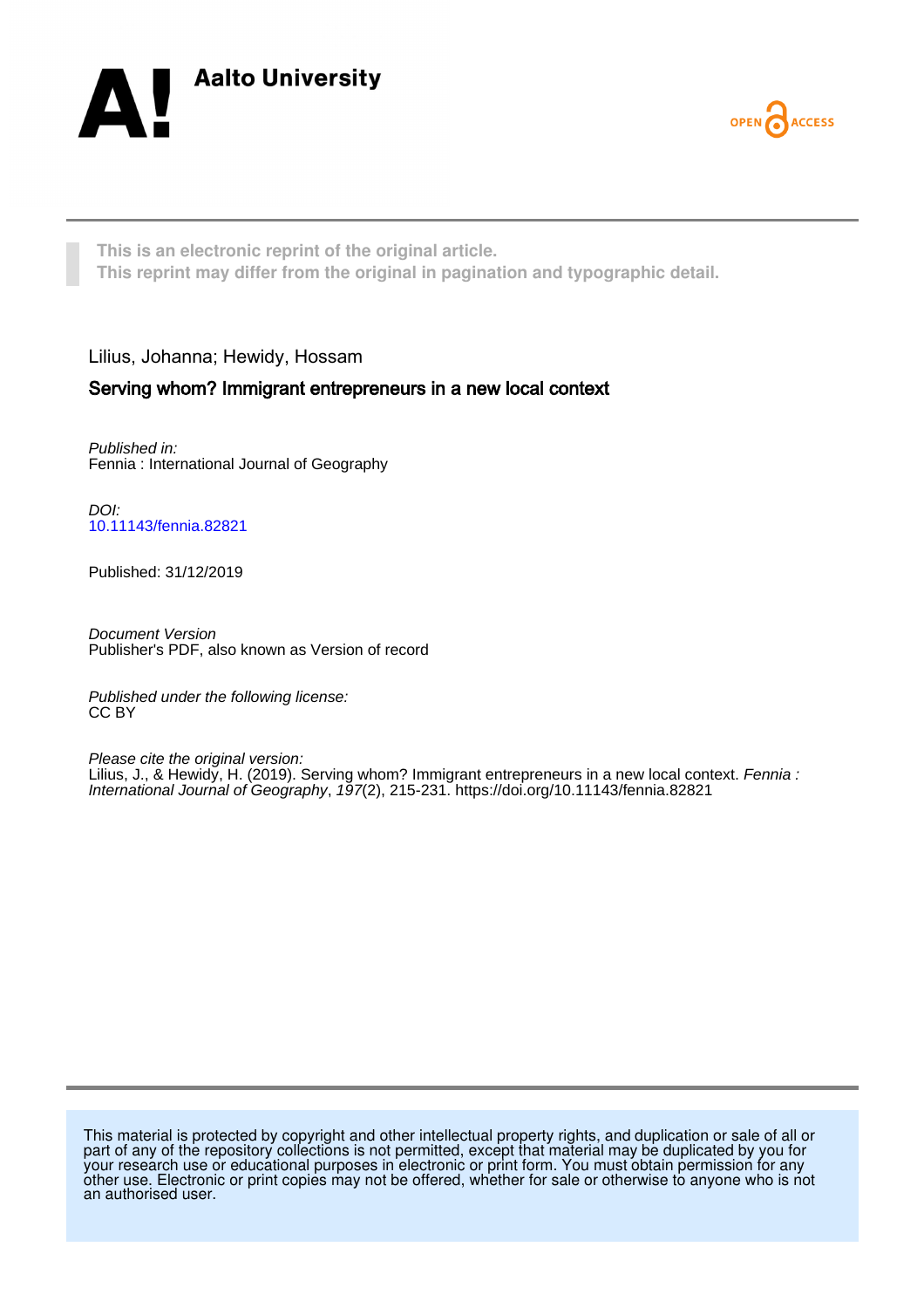# **Serving whom? Immigrant entrepreneurs in a new local context**

JOHANNA LILIUS AND HOSSAM HEWIDY



Lilius, J. & Hewidy, H. (2019) Serving whom? Immigrant entrepreneurs in a new local context. *Fennia* 197(2) 215–231. https://doi.org/10.11143/ fennia.82821

In Helsinki, the current number of immigrants is quickly rising. Ethnic retail has emerged as a new, but visible, part of the city landscape. Compared to other European countries, becoming an entrepreneur is typically not very popular in Finland. Therefore, in this paper, we seek to comprehend this phenomenon and more specifically discover: what motivates immigrants to become entrepreneurs; what is the impact of their background and culture on the phenomenon; and finally, is the help provided by the city useful for them? Based on interviews and observations, we conclude that immigrant entrepreneurship facilitates in fluid ways the maintenance of cultural practices, while simultaneously enhancing meaningful encounters between immigrants and mainstream society. In our sample, we identify three types of entrepreneurs: growth-oriented, investors and status builders, as well as freedom and stability seekers. Although the groups are neither mutually exclusive nor collectively exhaustive, they display differences in certain aspects, which include their ways of entering into entrepreneurship, how their business is run, who their main clientele is, as well as in the future prospects for their businesses. We further infer that immigrant entrepreneurs, via their practices, also participate in making immigrant needs visible to politicians and policy-makers, thus also adding a layer to the local context within which they operate. However, we surmise that more effort is needed in addressing the freedom and stability seeker entrepreneurs if the aim of the city is to anchor immigrant retail in the city.

Keywords: Helsinki, immigrant entrepreneurs, ethnic retail, mobility, cultural approach

*Johanna Lilius & Hossam Hewidy, Department of Architecture Aalto University, School of Arts, Design and Architecture, P.O. Box 31000, FI-00076 AALTO Finland. E-mail: johanna.lilius@aalto.fi, hossam.hewidy@aalto.fi*

# **Introduction**

As the number of immigrants in Helsinki has recently and rapidly increased, ethnic retail has emerged as a new part of the city landscape. Immigrants are seeking income opportunities through entrepreneurship. This is in stark contrast to the low popularity of entrepreneurship in Finland compared to other European countries (e.g. Suomalainen *et al*. 2016). In this paper, we seek to reconcile these differences by examining specific questions including what motivates immigrants to

URN:NBN:fi:tsv-oa82821 DOI: 10.11143/fennia.82821



© 2019 by the author. This open access article is licensed under a Creative Commons Attribution 4.0 International License.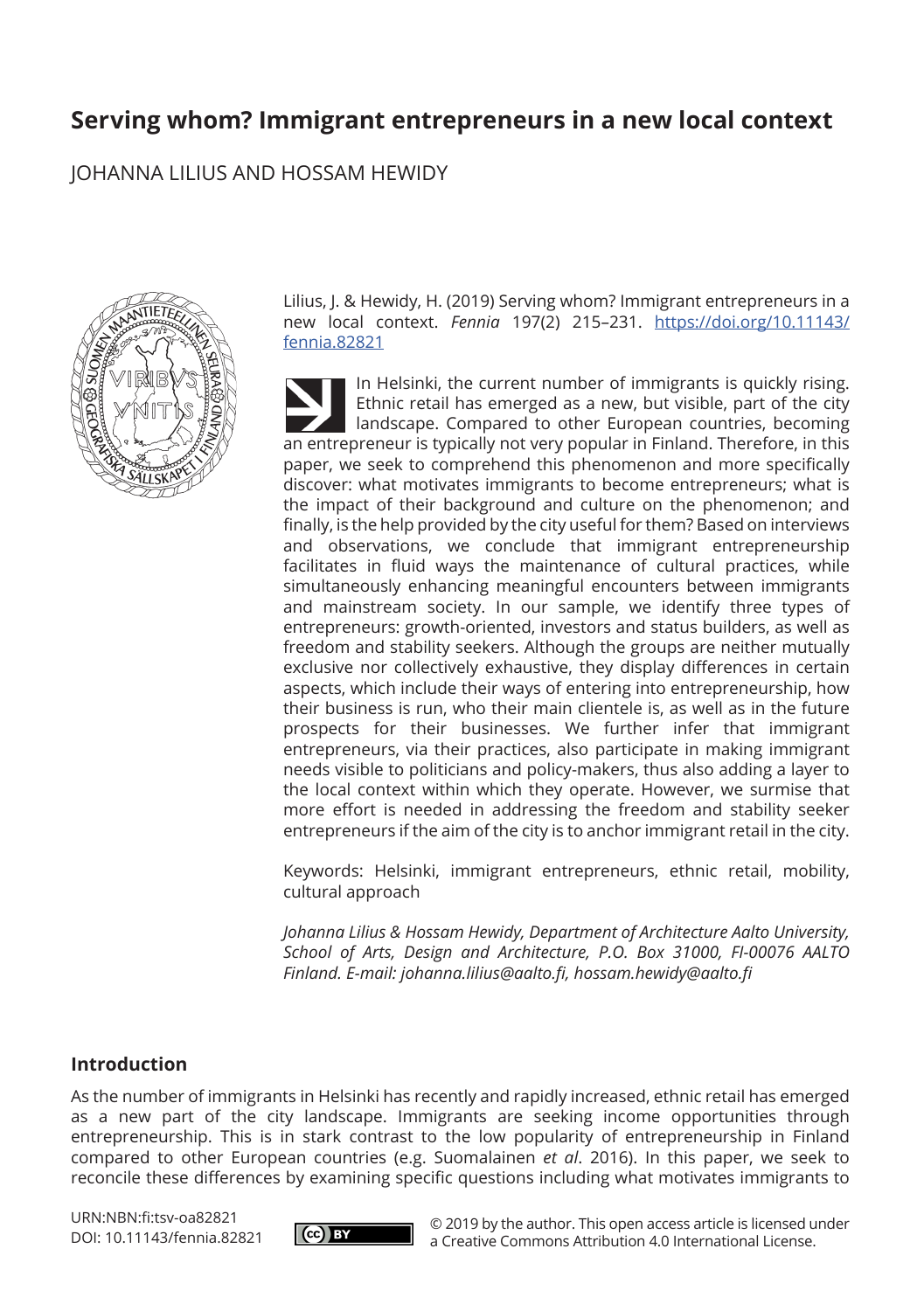become entrepreneurs, what role does their background play in the phenomenon, and to what extent do they benefit from city support?

According to Volery (2007, 30), immigrant entrepreneurs "include the individuals who have actually immigrated over the past few decades". Several studies have argued that one important reason for entrepreneurialism being typically higher among immigrants than natives is the poor employment opportunities of immigrants. This is the *structural* approach to the phenomenon, suggesting that external factors in the host society, be it discrimination, the availability of cheap labour, or barriers to the labour market, may explain the higher tendency for self-employment (e.g. Nee & Wong 1985; Barrett *et al*. 1996; Razin 2002). However, we aim to fill a gap in current knowledge, also noted by Fornaro (2018), which in fact reveals that there are other, non-structural drivers existing behind immigrant self-employment, which have hitherto been poorly analysed. In other words, our concern is more with the *cultural* approach towards immigrant entrepreneurship. According to this view, immigrants may have culturally-determined characteristics, thus explaining their motivation for selfemployment (Nee & Wong 1985; Masurel *et al*. 2004). We understand the term 'cultural practices' as Frese (2015, 1327) has suggested to mean the "shared perceptions of how people routinely behave in a culture". In particular, we are interested in the means by which immigrant entrepreneurs, through their entrepreneurial activities, manifest these cultural practices and habits within the Finnish context.

Nonetheless, large scale immigration is a relatively new phenomenon in Finland (e.g. Wessel *et al*. 2017, 815). As immigrant entrepreneurs become a commercially active part of the city, planners and civil servants of the city have been faced with unexpected challenges. Therefore, we also address the question of services for immigrant entrepreneurs with our secondary aim being to add to the literature by emphasizing the role of the local context as being mutually dependent for supporting success, as well as creating more stable conditions for immigrant entrepreneurship in the long run.

Hence, this paper explores individual pathways towards entrepreneurship, as well as the multiple cultural contexts surrounding the entrepreneur. Our interest is in the ways by which networks in both local and global contexts play a part in motivating and contesting entrepreneurship within the Finnish context. As argued by Kalandides and Vaiou (2012), transnational migrants often hold familial, economic, social, and cultural ties across countries, sustaining relationships with a variety of national, ethnic and religious communities. Leitner and Ehrkamp (2006) refer to the negotiation of relationships of belonging at different geographical scales. We are likewise interested both in discovering the ways entrepreneurs build their way into the Finnish context, as well as in identifying which ways are acknowledged by the services provided by the city.

In our analysis, we draw loosely on the concept of multi-locality, which means working and living in multiple places. Rolshoven (2008, 22) has defined this concept as being potentially "interpreted as a cultural technique, at times even as a *subversive strategy*, as it grants leeway within the nation-state's efforts to bind the individual". Nevertheless, it can also be seen as an act of connecting different places, rather than distancing them from each other (Rolshoven 2008, 17). Multi-locality for immigrants could be understood through *structural assimilation*, meaning that immigrants are embedded in networks within both the host society and their original society (Vacca *et al*. 2016). *Transnationalism* has been introduced to refer to "the process by which immigrants forge and sustain multi-strand social relations that link their societies of origin and settlement" (Bilecen *et al*. 2018, 1). Furthermore, Yu (2018, 564) argues that immigrant communities are neither isolated islands nor simply nodes "in the network of circulation" in which the locale loses its meaning. Rather, she proposes the concept of mobilocality "where mobility and immobility at both transnational and local scales are mutually constituted, paradoxically embedded in the locality, simultaneously weaved in everyday lives of (im) migrants, and complicate their sense of place and identities".

These concepts are used as a framework through which we study immigrant entrepreneurs in Helsinki due to our interest in the local and global relationships sustained, built, and reworked through immigrant entrepreneurship. Our other focus of research is to trace the paths through which the local context adapts to changing practices in urban spaces, in this case, the ones of immigrant entrepreneurs. As Kloosterman, van der Leun and Rath (1999) suggested, the concept of *mixed embeddedness* not only draws on immigrants' embeddedness in their own circles, but also takes into account the local settings on many different levels, including economic, political and institutional structures.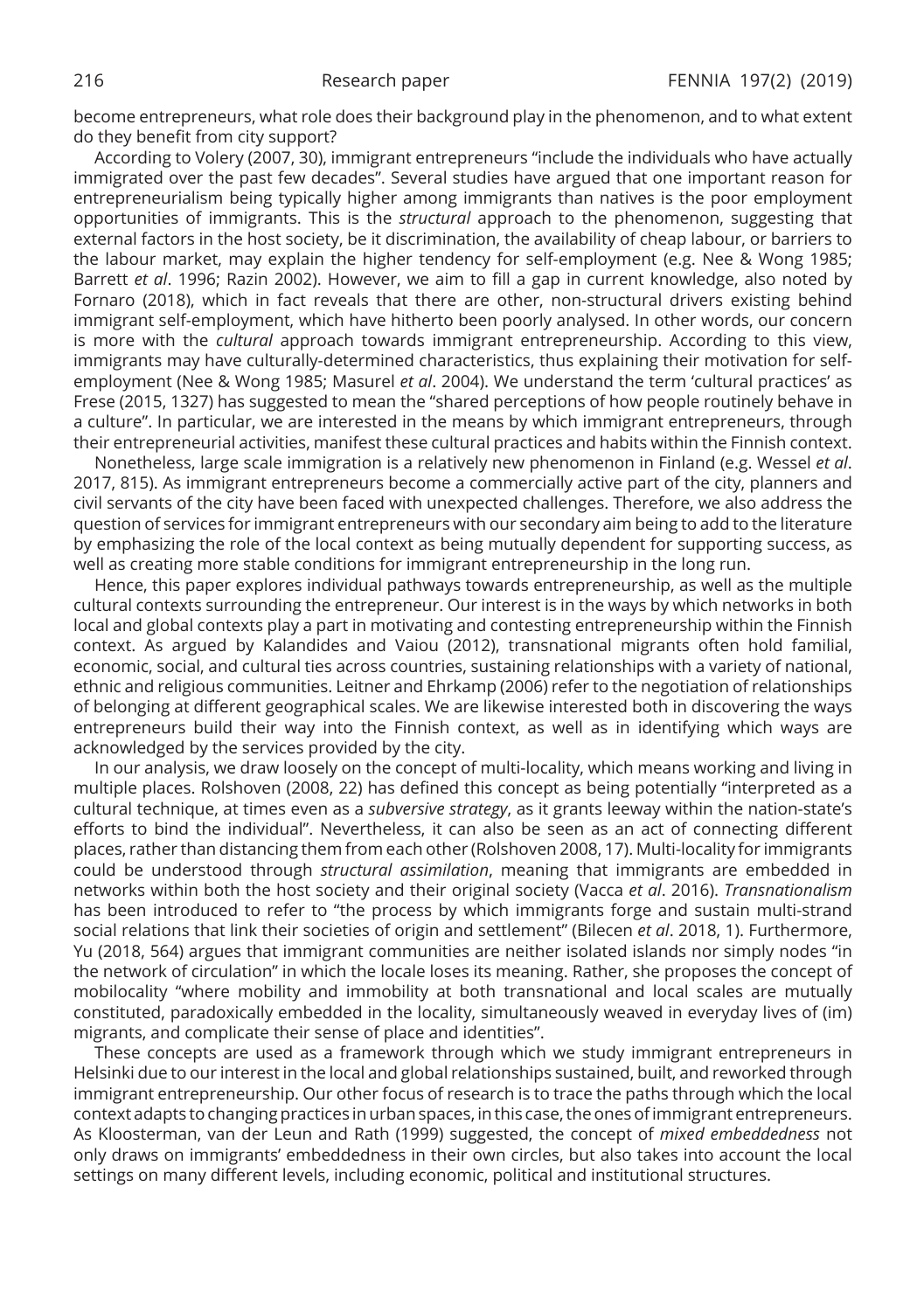#### **Typologies of entrepreneurship**

There is a body of literature on ethnic entrepreneurship from studies within the US, but research has also been done within Asia and Europe. Typically, a differentiation is made between two sorts of ethnic entrepreneurs: middleman minorities and enclave entrepreneurs (Waldinger *et al*. 1990; Light & Gold 2000).

Blalock (1967) coined the term 'middleman minorities', which refers to entrepreneurs of a minority background who mediate between the dominant and subordinate groups. Bonacich (1973) explained the business development of this group of entrepreneurs as those who play an intermediary role between the majority group and the segregated minority ones. Middlemen tend to be sojourners temporarily living in the hosting society. Their migration is economically driven, and they remain detached from the host society, but retain ties with their country of origin and own ethnic group. Furthermore, they prioritize the sort of businesses in which assets are quickly accumulated and quickly liquidated. Middleman minorities typically have access to human capital from their families as well as access to cheap labour within their minority. Bonacich (1973, 588) further notes that the country of origin is significant in the development of middleman minority. Drori, Honig and Wright (2009, 1004) describe the middleman minorities as "those entrepreneurs who take advantage of ethnic resources such as language, networks, and skills to trade between their host and origin societies, while retaining their ethnic identity and non-assimilation stance as an integral part of their business strategy".

The middleman entrepreneurship model has been further developed by Saxenian and Sabel (2008), who argue that "argonauts" operating abroad significantly contribute to their home countries in terms of developing the context for entrepreneurial development. They use the example of first-generation, highly-skilled immigrant professionals in the U.S. technology industries, who held close ties to Taiwan, their home country. With the resources they gained in the US, the argonauts were able to promote entrepreneurship in Taiwan. Similarly, transnational diaspora entrepreneurship describes the initiation of expanded trade by immigrant entrepreneurs between their home countries and their current location (Osaghae & Cooney 2019).

When studying immigrant enclaves, specifically Cubans in Miami, Wilson and Portes (1980) noted that social capital plays an important role in immigrant entrepreneurship. The immigrant entrepreneur "makes use of language and cultural barriers and of ethnic affinities to gain privileged access to markets and sources of labor" (*ibid*., 315). Such circumstances might provide them with a decided advantage over similar businesses or activities in the main stream market of "the open economy". Ethnic community ties are a form of social capital based on trust and solidarity, and they maintain access to resources such as labour, financial support, and sharing information about the market. Accordingly, in immigrants' enclaves, there is a tendency to maintain the business as self-enclosed. Social capital as a resource for migrant entrepreneurship has been explored by many scholars (Light 1972; Wilson & Portes 1980; Waldinger 1986; Bonacich & Light 1988; Aldrich & Waldinger 1990). Light and Gold (2000, 4) introduced enclave entrepreneurship activities as "bounded by a certain location and are usually populated by co-ethnics".

We draw on Light and Gold (2000) to elucidate the significance of location to the ethnic enclave economies. A major difference between ethnic enterprise and ethnic enclave enterprise is the location. The former is evenly distributed between neighbourhoods and the latter is clustered close to a territorial core. Such clusters create ethnic economies that consist of the co-ethnic self-employed, their co-ethnic employees, and a high footfall of co-ethnic clientele. As stated, ethnic enclave businesses tend to maintain a self-enclosed status. Wilson and Martin (1982, 183) defined enclaves as a composition of "relatively independent firms which compete with each other for supplies and minority consumers, or minority firms".

Both types of migrant entrepreneurial activities, middleman minorities and enclaves, are devices used to overcome the restraints of integration in the host society, or unequal access to the labour market. However, both terms have been recognized as problematic, not least because they deny the importance of the local host society (Rafiq 1992; van Dongen 2019). The conception of enclaveentrepreneurs has led to the breaking-out (Ram & Jones 1998), and, lately, the breaking-through (Basu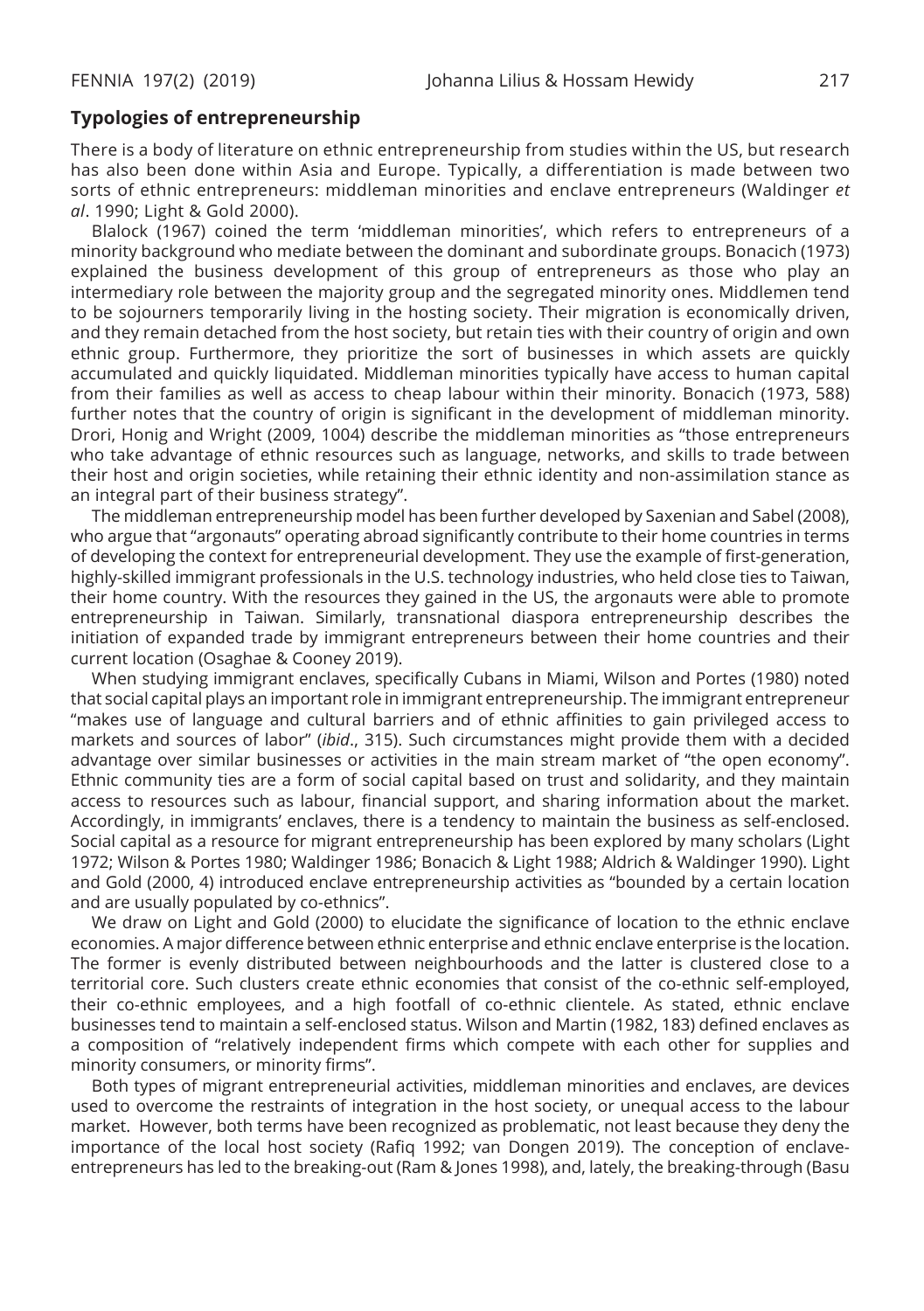2011) models, which describe the modes of an ethnic business to situate itself wider than within the enclave. Ram and Hillin (1994) state that ethnic retail could be converted to be a mainstream business. Parzer and Czingon (2013, 55) describe the breaking-out entrepreneurial model as "the process by which immigrant entrepreneurs leave their ethnic enclave economy by gaining consumers beyond their own community". Ram and Jones (1998) introduce the "breaking-out" market strategy by means of two dimensions: local versus non-local, and ethnic versus non-ethnic customers. Basu (2011) proposes "breaking-through" which means stepping into "more promising markets with greater opportunities". Considering the market, substituting the co-ethnic clientele by the main stream clientele is not conditional for breaking-through, an example of such is elaborating the market from the geographical boundaries to access ethnic markets at a non-local location. As for the labour force, Basu (2011) mentions that a successful business model tends to be less reliant on co-ethnic labour, and solely oriented at skilled and professional labor.

Nevertheless, Basu (2011) states that many of the market barriers facing ethnic entrepreneurs are similar to those facing small businesses in general. In political discussions in Finland, entrepreneurship is considered important for economic growth and to decrease structural unemployment (Hyytinen & Pajarinen 2005). However, as mentioned, becoming an entrepreneur is not very popular in Finland compared to other European countries (e.g. Suomalainen *et al*. 2016). Therefore, municipalities often intervene to support entrepreneurialism. At the same time, as Finland is not generally understood as a particularly entrepreneur-friendly country, we are also interested in the reactions of the city of Helsinki to the new framework.

# **The case: immigrant entrepreneurship in Helsinki**

Helsinki poses a rather different case from those of global cities, such as London or New York, or even other capitals in the Nordic countries. First, it has been exposed to large-scale immigration only very recently – not until the 1990s. In Helsinki, the number of inhabitants with a foreign background in 2000 was still only 6%, but in 2016, the number had already increased to 14% (Hiekkavuo 2017). However, compared to the other Nordic countries, the number of inhabitants with immigrant backgrounds is still very low. Moreover, compared to, for example, Stockholm and Copenhagen, people with ethnic backgrounds still live in relatively mixed neighbourhoods due to the mixing policy in the city (Wessel *et al*. 2017). This is part of the contextual particularity (Balampanidis & Polyzos 2016) of Helsinki, even within the Nordic context.

The prevention of segregation is an important goal in the Helsinki city strategy 2017–2021, and the social mixing policy is continuously considered necessary in order to avoid the overrepresentation of ethnicities, unemployment, and low incomes in particular neighbourhoods (City of Helsinki 2018). Currently, in Helsinki, there are no neighbourhoods in which the number of residents with an immigrant background would be more than 38.5% (Statistics Finland 2018). Despite this relatively low figure, there have been signs of "white flight" in some neighbourhoods in which the number of immigrants is high. This "white flight" is mainly connected to families with children whose parents do not want them to attend schools with an overrepresentation of immigrant children (Vilkama *et al*. 2013).

Helsinki has had its share of ethnic restaurants for years, namely, Russian, Italian, and Greek restaurants opening already decades ago. Kurdish- and Turkish-owned pizza/kebab restaurants, which often also sell beer, opened in almost every neighbourhood in the 1990s. Furthermore, Indian and Nepalese restaurants also became common in the 1990s and have remained so. The 1990s also saw the opening of the first Asian grocery shops owned by Chinese and Indian retailers in the city centre by the Hämeentie road. However, during the last 10 years, there has been a strong clustering of ethnic retail into three suburbs, namely Itäkeskus, Malmi, and Kontula. What is also particular for this clustering is that the majority of the new business owners descend from the Middle East. In the same neighbourhoods in which these shops are opening, the growth of immigrant populations, particularly from the Middle East and Africa, has been growing in the last 10–15 years (City of Helsinki 2019).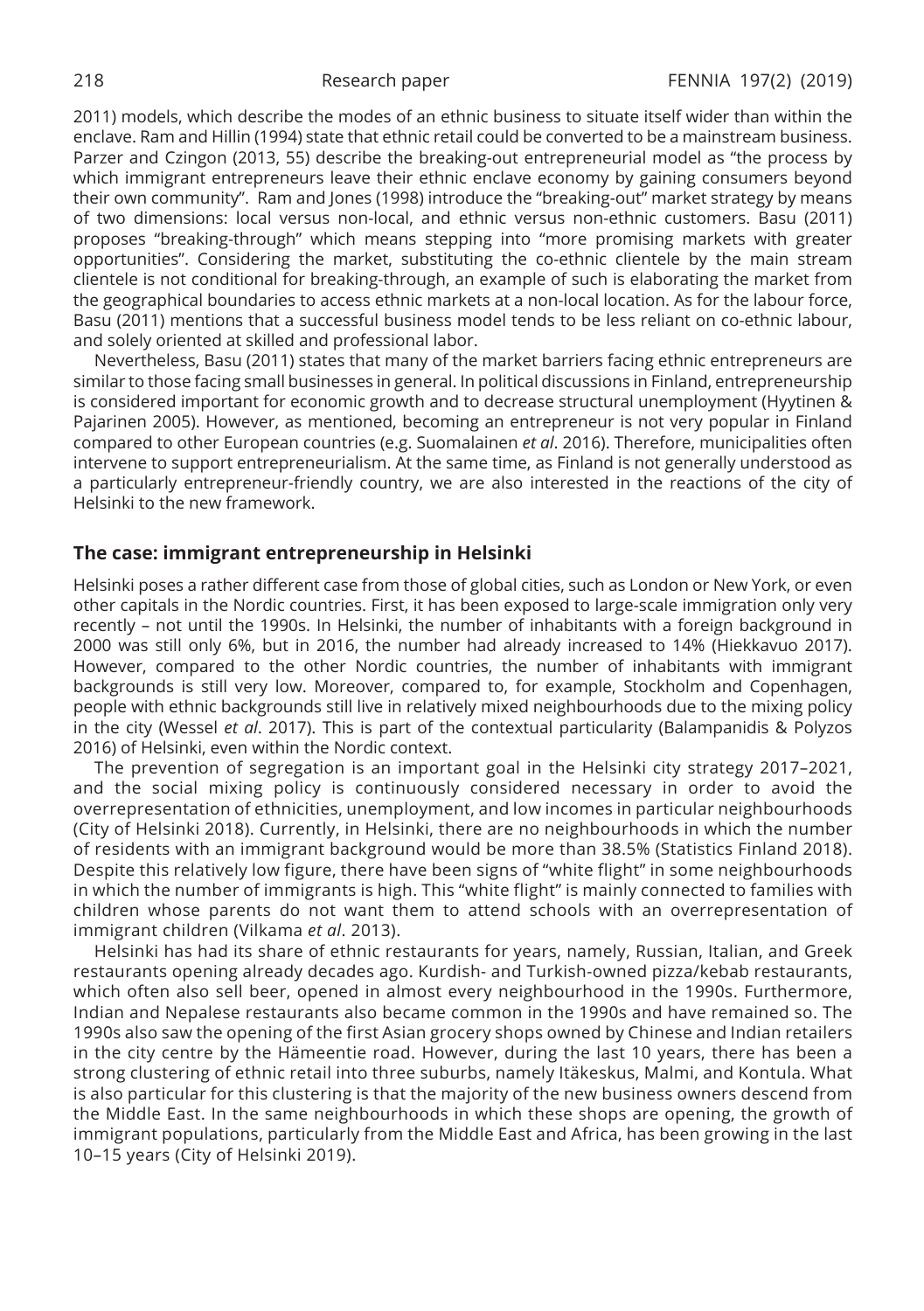### **Research design**

As Aldrich and Waldinger (1990) have pointed out, knowledge of ethnic enterprise derives from government census, survey research, and fieldwork. Here, we deploy observation and semi-structured interviews with immigrant entrepreneurs, civil servants and planners, as well as government reports and guidelines. As we are particularly interested in understanding the motivations for becoming an entrepreneur in terms of lived experience, we chose interviews and field work as our methods. The interviews allow us "an insight into respondents' memories and explanations of why things have come to be what they are, as well as descriptions of current problems and aspirations" (Stark & Torrance 2005, 35). To guide our study, our key research questions were:

- What motivates immigrants primarily from the Middle-East to become entrepreneurs in Helsinki?
- What kind of networks involving the homeland cultural sphere are sustained in the entrepreneurial activities?
- What kind of help in becoming an entrepreneur does the city of Helsinki offer, and how is it perceived by the immigrants?

The research was conducted in three neighbourhoods in Helsinki, namely, Kontula, Itäkeskus and Malmi, which have all seen an increase in ethnic retail over the last five years. To ensure that data collection from each site would be comparable, the interviews with respondents and field observation schedules were carefully planned. In addition to the interviews, observation was conducted by taking images, sketching, and taking notes at several times and dates for each case. The observation documentation also included audio-recording and video-recording. In addition to those actions, we observed verbal and nonverbal expressions, particularly when subjects would simultaneously use eight different languages at the same retail premises.

When choosing whom to interview, we concentrated mainly on immigrants from the Middle East due to it being the fastest growing immigrant group in Helsinki, and, based on our observation, it also provides the most services. We asked initial questions which were as short as possible, and followed up on respondents' answers with additional questions. All interviews except one were tape-recorded, in addition to being recorded in note-form taken by the author. The respondents are presented in Table 1.

At the analysis stage, we conducted both a vertical and horizontal analysis. The vertical analysis was completed by combining all collected observations relevant to the same respondent (transcription, our personal notes and audio-visual material) and summarizing it. The horizontal analysis combined all the summaries concluded in the vertical analysis and compared it to all other respondents.

The interviewers consisted of an ethnic female Finn just under 40, and a Middle-Eastern 55 years old male migrant. This created the opportunity to hold the interviews in Finnish, Arabic, and English. Interviews were held through the businesses and on the retail premises. When there was a preplanned time for an interview or a field visit, we acted as outsiders. The Arabic-speaking author acted several times as a participant observer, *in situ*, during personal shopping visits.

According to Manderson, Bennett and Andajani-Sutjahjo (2006), the path of an interview and its content is influenced by its setting and contextual facts, such as place and time. Garton and Copland (2010) clarify that when the participants of an interview have a prior relationship, the collected data might not be obtainable by a researcher who does not share a similar background with their respondents. On the other hand, Jacobsson and Åkerström (2013, 717) suggest that researchers often impose their own framing and definition to the research subject, which explains the importance of using neutral probes, so as to avoid leading the participant to form an "acceptable" response. We believe that our contrasting backgrounds partly worked against this skew related to our individual backgrounds.

We also interviewed five planners and one civil servant about the context of immigrant entrepreneurship: what they know about the entrepreneurs, and in which ways they contact and collaborate with immigrant entrepreneurs. Further, we also spent time in the neighbourhoods talking casually with many ethnic entrepreneurs as well as a few Finnish entrepreneurs. During these chats, we mainly talked generally about the location of their businesses. We also observed customers, listened to different languages spoken, and sometimes also talked to some customers and asked them about the services they used.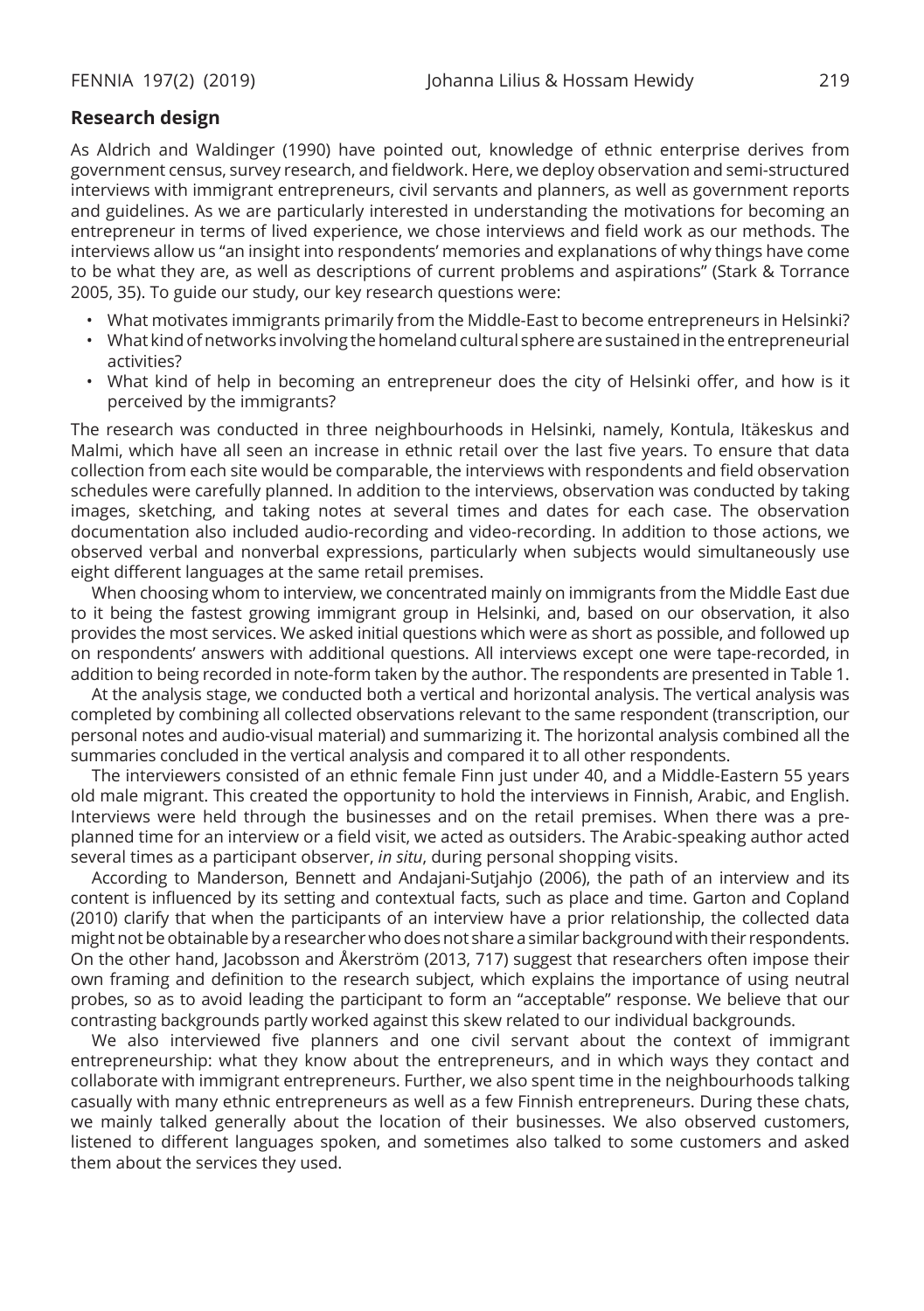|                                        | Language skills            | Arabic, English, Finnish | Arabic, Finnish  | English, Finnish                 | Arabic               | Arabic, English            | Arabic, English, Finnish    | Arabic, English, French,<br>Finnish | Kurdish, Arabic, Finnish | Ordo, Hindi, Bangla, English,<br>Finnish | Arabic, Finnish            | Turkish, Arabic, Finnish      | Kurdish, Finnish | Turkish, Arabic, Finnish | Arabic          | Arabic, Finnish           | Kurdi, Finnish (basic), Arabic | Arabic, Finnish, English        |
|----------------------------------------|----------------------------|--------------------------|------------------|----------------------------------|----------------------|----------------------------|-----------------------------|-------------------------------------|--------------------------|------------------------------------------|----------------------------|-------------------------------|------------------|--------------------------|-----------------|---------------------------|--------------------------------|---------------------------------|
|                                        | <b>Business</b><br>Current | 2018                     | 2002             | 2019                             | 2018                 | 2018                       | 2018                        | 2016                                | 2001                     | 2018                                     | 2019                       | 2010                          | 2016             | 2014                     | 2017            | 2019                      | 2016                           | 2018                            |
|                                        | <b>Current Business</b>    | Café and Restaurant      | Vegetables stall | Electronics flea market          | Grocery & Halal meat | Restaurant                 | Oriental Sweet              | Restaurant                          | Oriental Grocery         | Travel agency &Money<br>transfer         | Sweet and bakery           | Halal meat                    | Barber           | Halal meat & restaurant  | Bakery          | Oriental Sweet and bakery | Café                           | Shisha-Café                     |
|                                        | <b>First Business</b>      |                          |                  | 2012 (IT training<br>centre)     |                      |                            | 2007 (cleaning<br>services) | 2002 (restaurant)                   | 1999 (vegetables)        | 1994 (restaurant)                        |                            | 1993 (mobile vendor)          |                  | 2013 (bakery)            |                 |                           | (elsewhere)<br>2012 café       |                                 |
|                                        | Arrival to<br>Finland      | 2016                     | 2010             | 1992                             | 2015                 | 2012                       | 2003                        | 1989                                | 1997                     | 1991                                     | 2006                       | 1993                          | 2009             | 2005                     | 2016            | 2015                      | 2009                           | 2015                            |
|                                        | Education                  | Upper high school        | Basic education  | Medical Education IT<br>educator | Upper high school    | Vocational in construction | Upper high school           | Fine-dining chef                    | Institute of agriculture | Economy of agriculture                   | Baker vocational education | administration<br>Economy and | Basic education  | Unknown                  | Basic education | Upper high school         | High Institute                 | Student/vocational<br>education |
|                                        | Age                        | $\overline{c}$           | 33               | S0                               | $\approx$            | $\approx$                  | 39                          | SO                                  | 3                        | 57                                       | 35                         | 56                            | 32               | 4                        | 26              | 33                        | $\frac{4}{3}$                  | 28                              |
|                                        | Gender                     | Male                     | Male             | Male                             | Male                 | Male                       | Male                        | Male                                | Male                     | Male                                     | Female                     | Male                          | Male             | Male                     | Male            | Male                      | Male                           | Male                            |
| Table 1. The respondents of the study. | Country of<br>birth        | Iraq                     | Iraq             | Ghana                            | Iraq                 | Iraq                       | Syria                       | Morocco                             | Iraq                     | Bangladesh                               | Iraq                       | Iraq                          | Iraq             | Iraq                     | Iraq            | Iraq                      | Iraq                           | Iraq                            |
|                                        | Respondent                 | Entrepreneur             | Worker           | Entrepreneur                     | Entrepreneur         | Entrepreneur               | Entrepreneur                | Entrepreneur                        | Entrepreneur             | Entrepreneur                             | Entrepreneur               | Entrepreneur                  | Entrepreneur     | Entrepreneur             | Worker          | Entrepreneur              | Entrepreneur                   | Entrepreneur                    |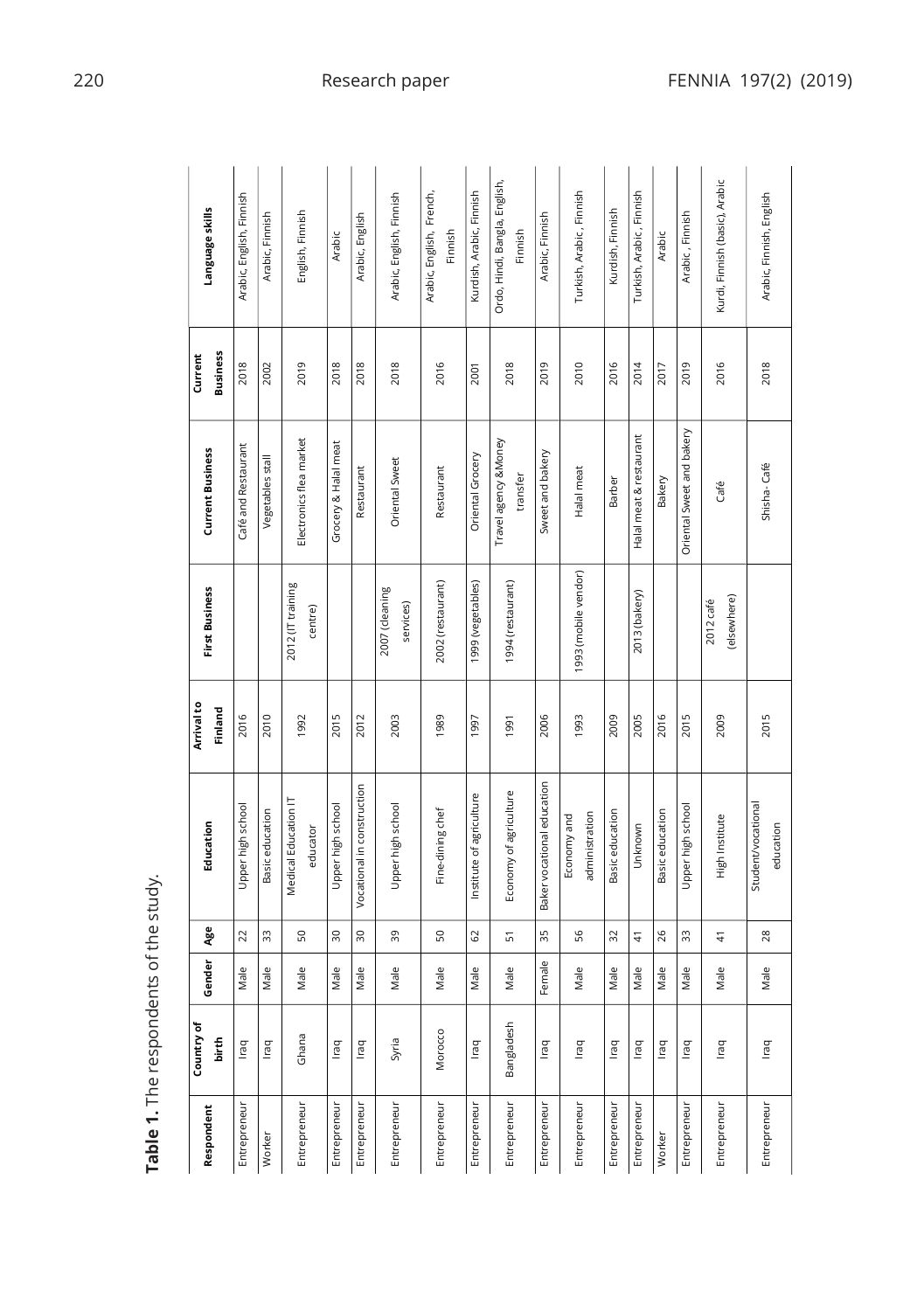### **Three groups of entrepreneurs**

In our sample of interviews, the main reason highlighted for becoming an entrepreneur was the freedom provided by entrepreneurship. Some respondents had tried working for someone else and it did not satisfy them. Instead of working for someone else, the ideal was to have a business of one's own. However, to better grasp further differences and similarities between the respondents, we identified three groups of entrepreneurs based on their motivations and future prospects for entrepreneurialism (Table 2). We would like to highlight that these groups are neither mutually exclusive nor collectively exhaustive. Nevertheless, they provide us with a framework to understand the motivation and different contexts that immigrant retailers from the Middle East in three neighbourhoods in Helsinki operate. These categories provided a frame through which we can also glimpse into the future, specifically by understanding the kind of support each group might need.

#### *Growth-oriented entrepreneurs*

We characterized growth-oriented entrepreneurs as those who were closely integrated with Finnish society, either through having Finnish partners, or seeking to grow by expanding their services particularly to attract Finnish customers, often in cooperation with Finnish companies (e.g. such as large grocery chains). We also note in this group a professionalisation of entrepreneurialism. The growth-oriented entrepreneurs were ambitious, but also resourceful. Their businesses were not developed haphazardly, but were a consequence of serious consideration and often analysis of the market. A common feature among the respondents in this group was that they were also serial entrepreneurs; in other words, they found business opportunities in many different fields, both within mainstream society and within ethnic enclaves. Within this group, we also included those entrepreneurs who had businesses in different fields in order to attract many different consumer groups, and those who wished to grow to be the largest within their field, such as one halal meat butcher. We recognize within this group a mutual dependence on the country of origin and destination, where trade between the countries is not as important as drawing on the country of origin as a source of advantage and opportunity in order to offer something different to the country of destination. The growth-oriented group had neither the clear characteristics of the middleman or enclave entrepreneurs. However, they did have some of the characteristics of breaking-through (Basu 2011). Therefore, we place in this group those entrepreneurs who had businesses in different fields – a "diverse portfolio of business" – those who plan to expand their business to grow to be the largest in their industry, and those who founded their business as a break-through business from their start-up phase.

Here is an example of a break-through entrepreneur. A highly educated Bangladeshi respondent runs two different businesses: a popular Indian restaurant at a prestigious location in the city centre since 1994, and a travel agency and money transfer at Puhos shopping centre since 2018. The popular restaurant attracts natives, and tourists whereas the labour force is mainly of Asian backgrounds, "Bangladeshi and Pakistani" to reflect the specialty of the cuisine. As for the travel agency and money transfer, the services by their nature are built on a complex network of services providers, among others, airlines, travel agencies and banks. The latter business is conducted by the entrepreneur, a partner (who is the same partner in the restaurant business), and a trainee. The clientele in this business is a large, mainly Muslim, multi-ethnic group, as the entrepreneur argued this group is not so accustomed to independently using the internet to book their own trips. Part of the services is organizing a pilgrimage trip to Mecca. The two businesses are currently expanding outside the enclave to a wider market.

Economy and administration is another interesting example concerning both growth and diversity in a business profile. An Iraqi respondent ran the following businesses: a kebab restaurant (1998); a van business driving between Finnish cities for selling sportswear (2001); a bakery (2005–2009); and a halal meat grocery (2009–2019) which was sold in early 2019. The entrepreneur plans to trade as a halal meat wholesaler, having left to Qatar and founded a construction company for civil work. Halal meat, by nature, is mainly targeting a Muslim clientele and, for religious reasons, it also requires Muslim labor. However, being a Muslim already extends the background of both the labor and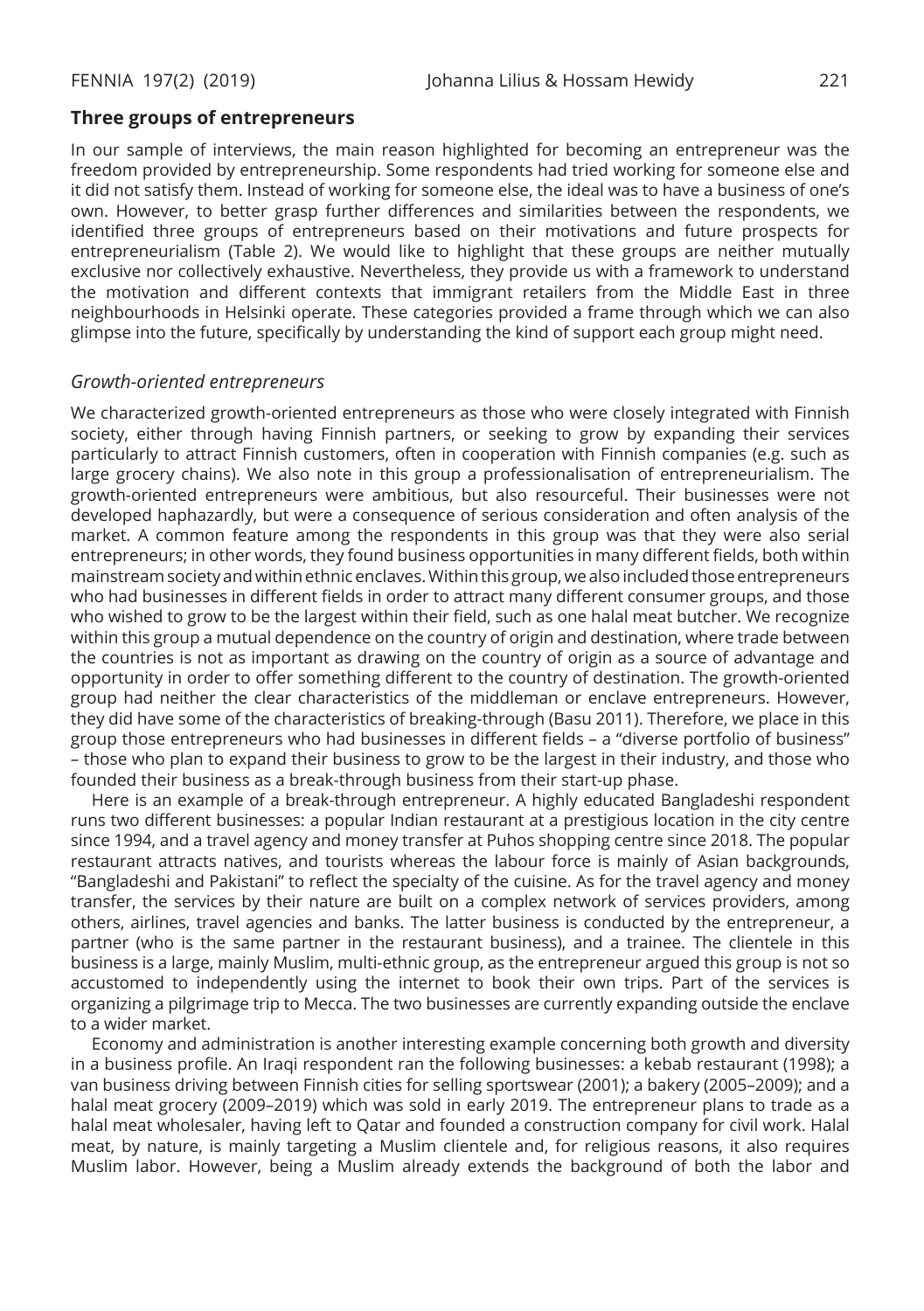| Table 2. Three groups of entrepreneurs.                                  |                                                                                                                 |                                                                                                                                                           |                                                                                                     |
|--------------------------------------------------------------------------|-----------------------------------------------------------------------------------------------------------------|-----------------------------------------------------------------------------------------------------------------------------------------------------------|-----------------------------------------------------------------------------------------------------|
| Motivations for becoming an<br>entrepreneur                              | Growth-oriented entrepreneurs                                                                                   | Investors and status builders                                                                                                                             | Freedom and stability seekers                                                                       |
| Independence                                                             | Important                                                                                                       | Important, but see themselves also working in another<br>profession and for someone else                                                                  | Important                                                                                           |
| Importance of cultural background<br>for entrepreneurial activities      | so important<br><b>S</b>                                                                                        | Not so important                                                                                                                                          | Strong tradition in trade reflected in the reason for becoming<br>an entrepreneur                   |
| country/member from the home<br>Importance of supporting home<br>country | home country into the Finnish context<br>Interest in bringing the culture of the                                | Support received from the home country                                                                                                                    | Importance of employing residents from the home country                                             |
| Subversive strategy?                                                     | Partly strong emphasis on integrating and<br>using the country of origin as an asset in<br>host culture.<br>the | context through serving Finnish customers, or getting<br>Emphasis on the will to integrate also within Finnish<br>education that will enhance integration | Poor evidence of entrepreneurialism leading to a closer                                             |
|                                                                          | subversive<br>ă                                                                                                 | Structural assimilation                                                                                                                                   | relationship to the Finnish context, though some interest also<br>towards serving Finnish customers |
|                                                                          | Structural assimilation                                                                                         |                                                                                                                                                           |                                                                                                     |
| entrepreneurship<br>State and future                                     |                                                                                                                 |                                                                                                                                                           |                                                                                                     |
| Connection to multiple places                                            | To some extent multilocal                                                                                       | Transnational                                                                                                                                             | To some extent multi-local, transnational and mobilocal                                             |
| State of entrepreneurship                                                | Lifestyle, serial-entrepreneurs                                                                                 | Possibly a phase in life                                                                                                                                  | Lifestyle                                                                                           |
| Future plans                                                             | Growth and expand                                                                                               | Keep the business, but also get further education in<br>another field                                                                                     | Business as usual, stable                                                                           |
|                                                                          |                                                                                                                 |                                                                                                                                                           |                                                                                                     |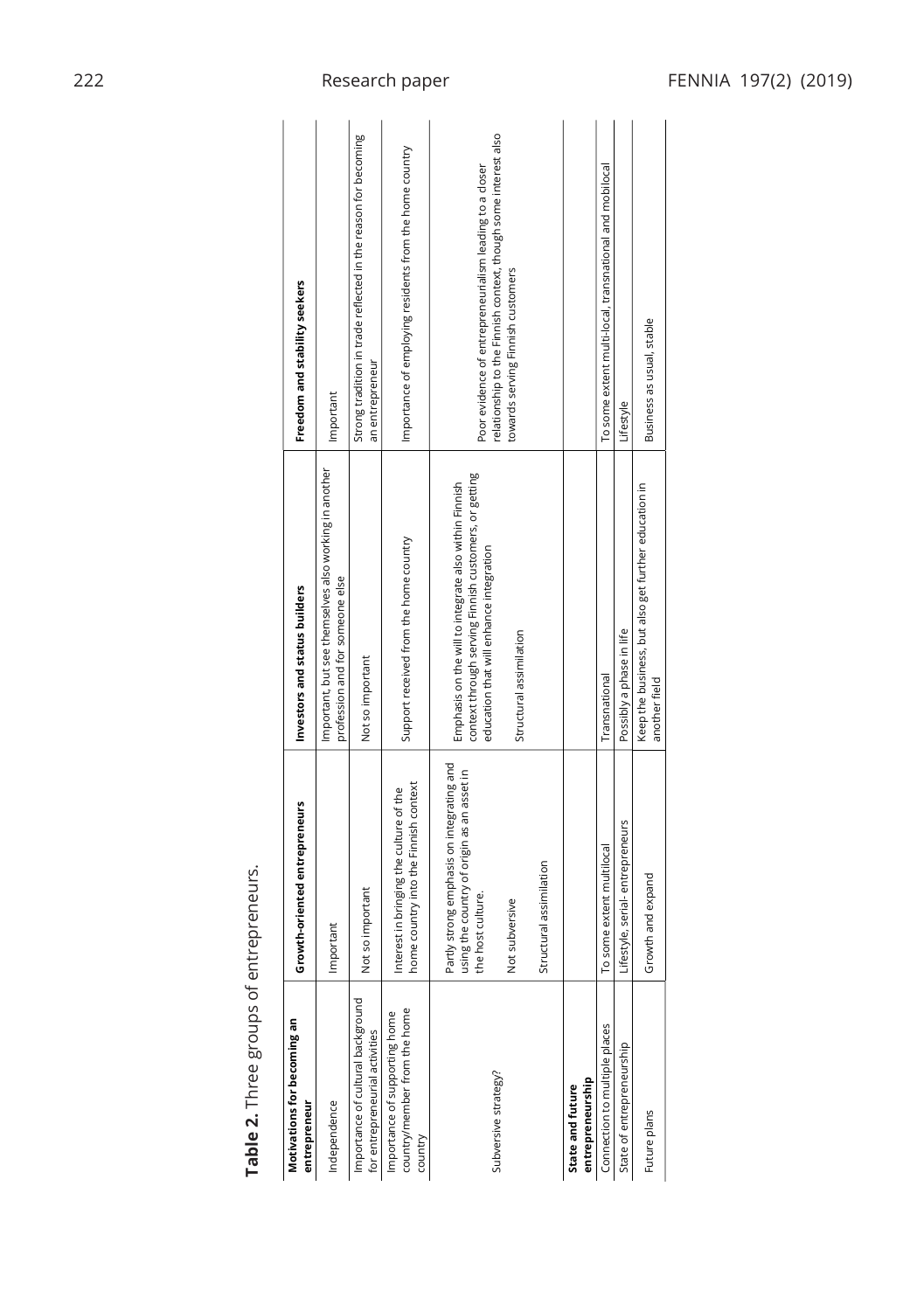clientele behind certain ethnic groups, as the Muslim community in Helsinki is superdiverse in its ethnic structure. Another interesting note in this example is that the entrepreneur had never gained professional experience in the business he intended to start. Yet, we observe that the managerial skills are to his advantage.

We also interviewed a Moroccan entrepreneur who graduated and trained as a chef, who has participated in many competitions, and worked at several hotels besides catering groups before founding own business. He did not imitate in his business the traditional Mediterranean cuisine, but has developed a trendy, modernized concept. He went into the business first with two experienced restaurant owners, located in central neighbourhoods with mainly (upper) middle-class Finnish background residents. Most of the clientele were natives who seek an exotic experience. Later, his restaurant won a customers' award for being the best branch and best ethnic restaurant. He more recently founded another restaurant chain; one of its branches is located in the Malmi area. Furthermore, he upgraded the restaurant business as a franchise. He caters to mainstream supermarkets and events through a central kitchen. The latest service added to his business portfolio is a travel agency which combines gastronomy, travelling, and fair-trade products from Morocco and vice versa. Another way of expanding existing businesses was to think of selling products in Finnish supermarkets, as emphasized by a baker.

Within the growth-oriented entrepreneurs, there were good opportunities for meaningful interaction between immigrants and native Finns. Several of the entrepreneurs were using their homeland culture to attract Finnish customers. This meant, in the first place, that the entrepreneurs had to look for facilities in neighbourhoods with mainly Finnish customers. But, in order to offer something different, there was also an emphasis on the design of the spaces, in such ways that they would show the homeland culture, as described here in the planning of a new shop for sweets:

We need to make an interior decoration that reflects the oriental atmosphere and design a staff uniform to match with it. I would like to give the same atmosphere of a space from the Middle East. We will try to give an experience not only sell our delights. We want the customers to enjoy and seek to us to make memories, take selfies and enjoy. (Male 39 y, Syria)

Another way of reaching outside of their own cultural sphere and location was by advertising their services in Finnish and English through their own Facebook page. Communicating on Facebook was also a way to keep customers up to date with the restaurant's offerings and opening times. Finnish restaurants typically have fixed opening hours; therefore, in this case, we recognized a different solution: holding flexible opening hours, but providing accurate information for clients on those changing hours.

#### *Investors and status builders*

This group consisted of newly arrived immigrants hoping to improve and secure their position, often strongly connected to networks from their country of origin. In our sample, they consisted of young Iraqis for whom entrepreneurship was partly a secondary activity, the first activity being social climbing through education. They had typically bought their businesses with resources from elsewhere than the Finnish context. Their object of purchase was often a business, typically a restaurant or café developed by fellow countrymen. None reported that they would have had previous experience of running a business. Furthermore, they also ought, were currently, or planning to study something completely different than the business they were in. The business was understood by the entrepreneurs as a way of maintaining status in Finland. Although their experience of doing business and of entrepreneurship was limited, many had plans to expand their businesses.

It remained unclear to us whether the entrepreneurs would keep their businesses if they succeeded in climbing the social ladder, and, if not, whether the businesses would in this way become yet another opportunity for a newly arrived immigrant with the financial means to establish an economic position in Finland. Yet, it was through entrepreneurship that they were currently in the first place seeking social rewards and recognition. This was highlighted particularly by a young Iraqi: "If I go to buy a car, I am a credible and admirable person in the society, who pays taxes and runs his own businesses". For him, it seemed particularly important to be seen as credible in the eyes of Finns. On the other hand,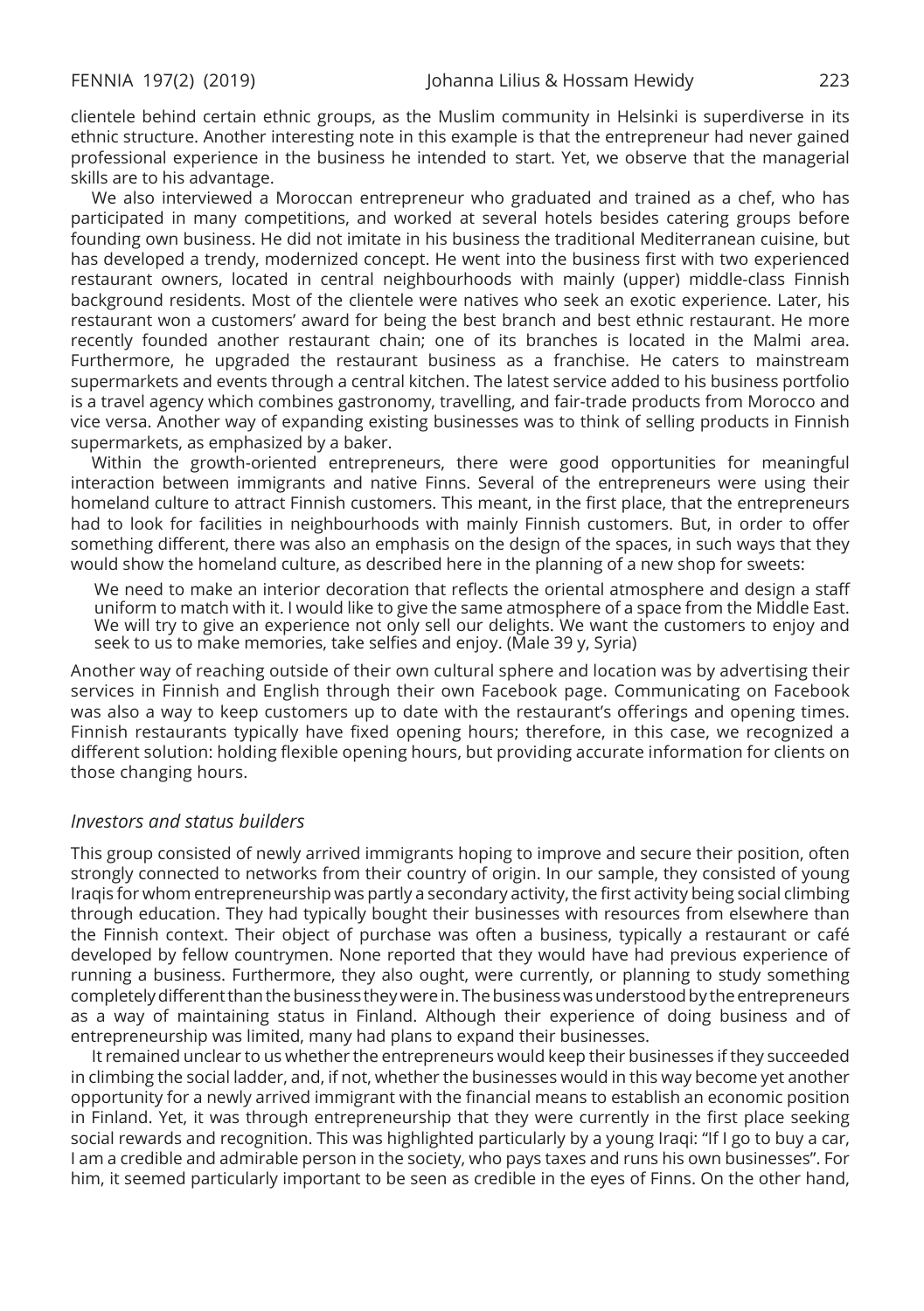this young entrepreneur had been able to buy his business in Helsinki, and he also had businesses in Iraq through family networks. He was further planning to go to law school, so we assumed he had financial support from Iraq making this trajectory possible. However, as he lacked any formal education, finding work in any other sector than low-paid jobs would probably be difficult.

Within this group, we also noted the interest in extending the customer base to Finns. For example, although one of the restaurants serving food from the Middle East was mostly frequented by people from this region, the owner was planning to expand his business to the city centre. He was also planning to stop providing tobacco water-pipes (shishas) and concentrate only on restaurant services. He felt that the water-pipes gave the restaurant a profile that was "too ethnic" and prevented Finns from visiting it. Another Iraqi restaurant owner was also planning to expand his business to the city centre, since his business had been a success among Finns.

In this group, we also found a genuine interest in learning Finnish among the respondents. During the interviews, it also became clear that the entrepreneurs had been able to establish connections to Finnish society through relationships with people, such as girlfriends and schoolmates. Interestingly, it was also within this group that the only frustration towards Finnish authorities was expressed. One respondent had had problems with the authorities considering how he handled the smoking of the water-pipe in his shisha café. At the same time, he often repeated during the interview how thankful he was to Finland for the opportunity to be in the country. Although he speaks Arabic and English and has recently learnt Finnish very well in a short period, he insisted to carry the interview in Finnish. To us, it appeared that he was very accustomed to Finnish manners; thus, he may have felt more comfortable criticizing those parts of the Finnish system with which he was unsatisfied in Finnish. A similar dissatisfaction, as expressed by him, is also commonly repeated by Finnish entrepreneurs in the newspapers (e.g. Larsen 2015; Harju & Vähäsarja 2018). However, this respondent also revealed that the ways in which he had become acquainted with the Finnish language and Finn people was not through entrepreneurship, but through people he met in the Finnish school system. This contrasts with the claim by the authorities in Helsinki that entrepreneurship is the route to integration.

Nevertheless, in this group, we would position also those entrepreneurs who brought up that they did not wish for their own children to go into entrepreneurship, but were encouraging them to get a university degree. This meant, for example, that their children were not helping out in the businesses. A 62-year-old Iraqi male, who had three daughters and a son, said "I preferred to choose for them the academic qualification, and none of them can help me with the business". This could be interpreted as a way of adapting to the local context, and in particular to Finnish middle-class ideals. According to Siltala (2017, 7), being middle-class in Finland means seeking "social rising".

#### *Freedom and stability seekers*

The largest group we identified among our respondents were the freedom and stability seekers. They are mainly long- or longer-term residents who chose entrepreneurship over employment and who served mainly their own and other ethnic minorities in Finland. This group could be characterized as enclave-entrepreneurs; however, we saw in this group also a growing interest in serving Finnish customers. This group had a higher tendency to cluster and situate their premises at locations that were well used by ethnic groups.

Typically, many of the freedom and stability seekers saw opportunities in businesses that they had been working in before in the home country. For example, a 33-year-old Iraqi had worked as a barber in his father's shop in Iraq since he was a child. After arriving in Helsinki as a refugee, he saw the opportunity for providing cheap barbering services. He started looking for a retail premise and, by chance, found a vacant one in his own neighbourhood, where there is some other ethnic retail too. His services mainly attract immigrants from the Middle East, and some from Russia, as well as some Finns. His business grew quickly, and in three years he was able to employ four people.

A large number of the respondents had also been, or were still, entrepreneurs in their country of origin. Many also had a family member who was an entrepreneur (often the father) in their country of origin. The same phenomenon has also been reported by Swedish immigrant entrepreneurs by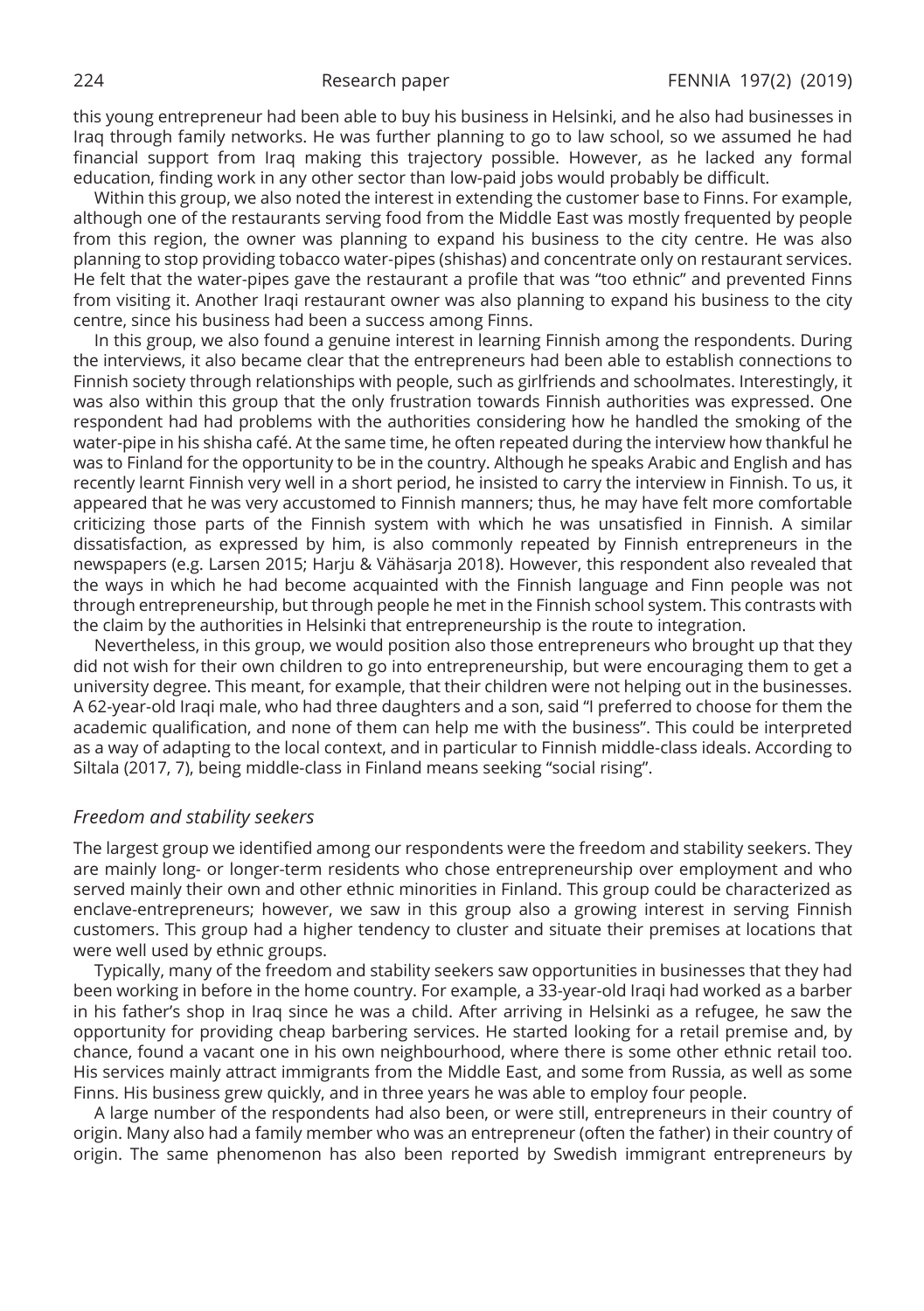Andersson and Wadensjö (2004). This indicated the multi-local nature of the lives of several respondents. They adopted their way of making a living from their home country in the new context.

There were also some implications among the respondents that cultural background has an impact on why they chose to become entrepreneurs. This was related to being able to support oneself and the family in the long run:

Our countries in the Middle East don't guarantee pensions nor protect salaries stabilities for an employee. It's a tradition that when a person finishes the school, he starts to think about founding a self-employment entrepreneurship. (Male 39 y, Syria)

Andersson and Wadensjö (2004, 3) concluded that, in Denmark and Sweden too, immigrants that "come from a cultural (religious) background that is supportive of self-employment more often are self-employed". Similarly, Martín-Montaner, Serrano-Domingo and Requena-Silvente (2018, 737) also noted that one explanation of the tendency of migrants towards self-employment is the "existence of a sort of self-employment culture transferred from the home country to the host one". In other words, there was a mobility of customs and traditions that had not been overwritten by the local social welfare framework. This could be interpreted as a subversive strategy (Rolshoven 2008), in the sense that immigrants offset in the leeway provided by their own cultural context, and apply it in a new societal context. In addition to the tendency of immigrants towards self-employment, such cultural factors as the ability support oneself in the long run include, devotion to hard work, membership of a strong ethnic group, and the acceptance of risk have been recognized (Masurel *et al*. 2004). Cultural reasons also emphasized the reliance on family instead of local institutions. For Muslims, taking a loan to run a business may be problematic for religious reasons. This was emphasized by a female entrepreneur: "My relatives in Sweden supported me by lending me some money as I don't like to take a loan from a bank and to thus avoid paying any interest".

Hence, financial help had to be obtained from personal networks rather than through an institutional agency. The help that these entrepreneurs accessed in order to start a business, as noted also by Jelena and Vesna (2018), often came from networks abroad. Furthermore, advice on how to start and run a business was typically obtained through personal networks rather than the societal services. To quote the female entrepreneur again: "I didn't get any advisory assistance. In my family, I have my husband who helps me somehow". Help was also sought by the entrepreneurs from "those who have similar businesses".

An important reason for these entrepreneurs being closely engaged within their own communities was also the availability of raw materials and wholesale markets. First of all, for restaurants, the availability of halal meat was scarce and distributed through ethnic networks. Very often, the entrepreneurs had networks in their country of origin who could sustain them with products:

I got the raw material with the help of my friends and contacts who live in any of these places [Turkey, Jordan and earlier Syria]. It is more a sort of social and personal network. Shopping online is not quite efficient in these countries, especially for the products I need. (Male 39 y, Syria)

Many of the entrepreneurs also used their networks in Sweden to buy products in wholesale. Sweden has several wholesalers of products from the Middle East. However, as the business developed, some started to increasingly seek products within the Finnish context:

I buy the raw material from Turkey to get them halal, in addition to the different taste of decoration items. But gradually I started to open new doors for cooperation with others in the field who know how to get these items from Finland. (Female 35 y, Iraq)

Although this group typically had strong bonds to their compatriots, they often made an effort also to serve co-ethnic groups in the Finnish context. To be able to serve many different language groups, we observed that, particularly at Halal meat and oriental grocery shops entrepreneurs and workers communicate in Somali language with Somali clienteles. Arabs, Kurds and Turkmens gained basic vocabulary to communicate with a Somali speaker, especially women and elderly. None of the respondents, however, reported it as spoken language. In this way, the multilocality of their lives was materialized in the service they provided and in the languages they used. Different cultures were also blended in the quest to find new business opportunities.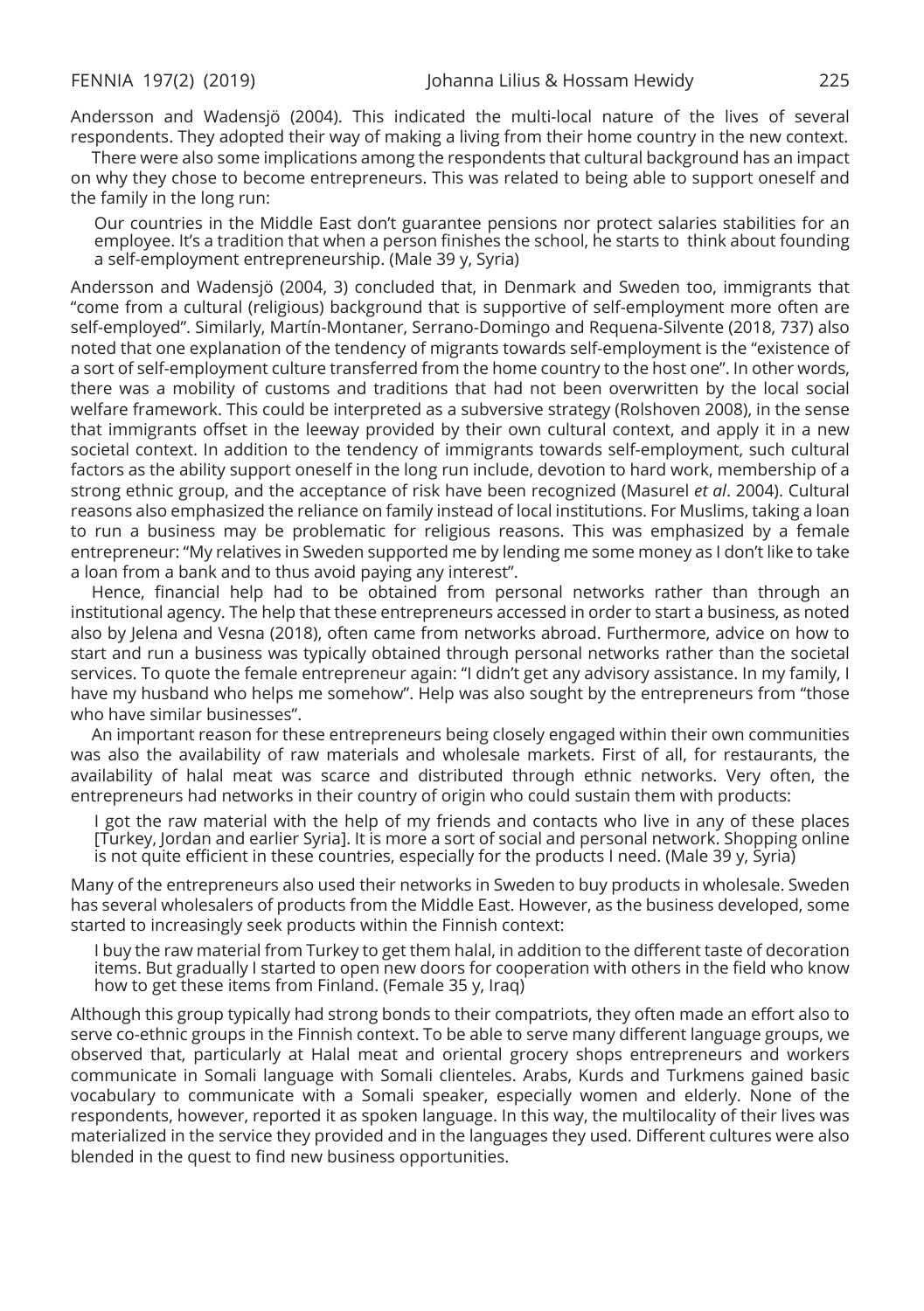Interestingly, we also found "Chinese" Uyghur Muslim who owns a furniture shop that imports many items from China for sale to customers mostly from a Middle East background, which would imply that religion plays a part in knowing the style and tastes of certain ethnic groups in domains other than the provision of halal meat.

# **The city of Helsinki and immigrant entrepreneurs**

In Finland, it is typically considered difficult to be an entrepreneur, and entrepreneurs are not supported by the same social benefits as employees. Currently, immigrants establish more businesses in Helsinki than the rest of the population (NewCo Helsinki 2017). To promote entrepreneurship, the city of Helsinki offers services for those thinking of starting a new business through NewCo Helsinki. The service is provided in English, and the official languages are Finnish and Swedish. NewCo Helsinki offers, among other things, information sessions on how to establish a company, courses in entrepreneurialism, networking events and personal guidance. In 2017, they launched a PDF-guide, available online, called *Immigrant entrepreneurs. How to become an entrepreneur in Finland?* The reason for developing such a guide is connected to the importance of entrepreneurship for the working part of the immigrant population. Furthermore, immigrant entrepreneurship is seen as "an excellent way of gaining access to Finnish society" (NewCo Helsinki (2017, 3).

As mentioned earlier, for the immigrants interviewed, the attitude towards entrepreneurship was very different than reported Finnish attitudes (Hyytinen & Pajarinen 2005). Many of the respondents emphasized that it is not so difficult to work within the Finnish context, as long as entrepreneurs took care, especially in relation to paying taxes. However, all of the interviewees except one reported that they did not get any advisory assistance from Finnish authorities before or during their entrepreneurship foundation.

Nevertheless, one of our respondents, a newly arrived refugee from Iraq, had used the services of NewCo Helsinki. Interestingly, he emphasized that the information he received from his compatriots differed from the information provided by NewCo Helsinki:

NewCo Helsinki' guided me about how to issue a new entrepreneurship. I had already asked about that from a few of our entrepreneurs' friends, using my own network, and they didn't advise me in the same way as NewCo Helsinki. (Male 22 y, Iraq)

The perceived differences were not clarified. Others claimed they were not satisfied with the provided services. What they would have needed was simple instruction in their native language as emphasized by these extracts:

Concerning the training and mentoring for the new start-up, there are already many courses and workshops by the city. However, all of which is held in Finnish language, and the level of language is too high for most of the attendees, so many of them join but ended empty-handed. In the Finnish system, the concept of giving simplified services is absent. At least a simplified legal instruction during the first year of running a business. If you didn't understand the law you can't issue a successful business. (Male 39 y, Syria)

It is important to emphasize here that many of the entrepreneurs did not know the Finnish language at all, or knew only the very basics, while only a minority spoke Finnish well. Apart from being a barrier to the Finnish work market, naturally, language also acts as a barrier to obtaining information about Finnish entrepreneur practices.

Apart from NewCo Helsinki, the city has also employed three so-called "business pilots", who help entrepreneurs, collect information about entrepreneurs, and work to encourage entrepreneurialism in Helsinki. Our interview with one of the "business pilots" who has been responsible specifically for immigrant retailers in connection to regeneration of their premises, admitted that the city has not particularly prepared them for working with immigrants, and that some kind of cultural education would be beneficial. This may be due to immigrant retail still being a fairly new phenomenon in the city. On the other hand, she had a very unprejudiced approach towards immigrants, and in many cases felt that her message had been received by the entrepreneurs. However, language remained an issue; our interpretation based on our observations was that information was also needed in the native languages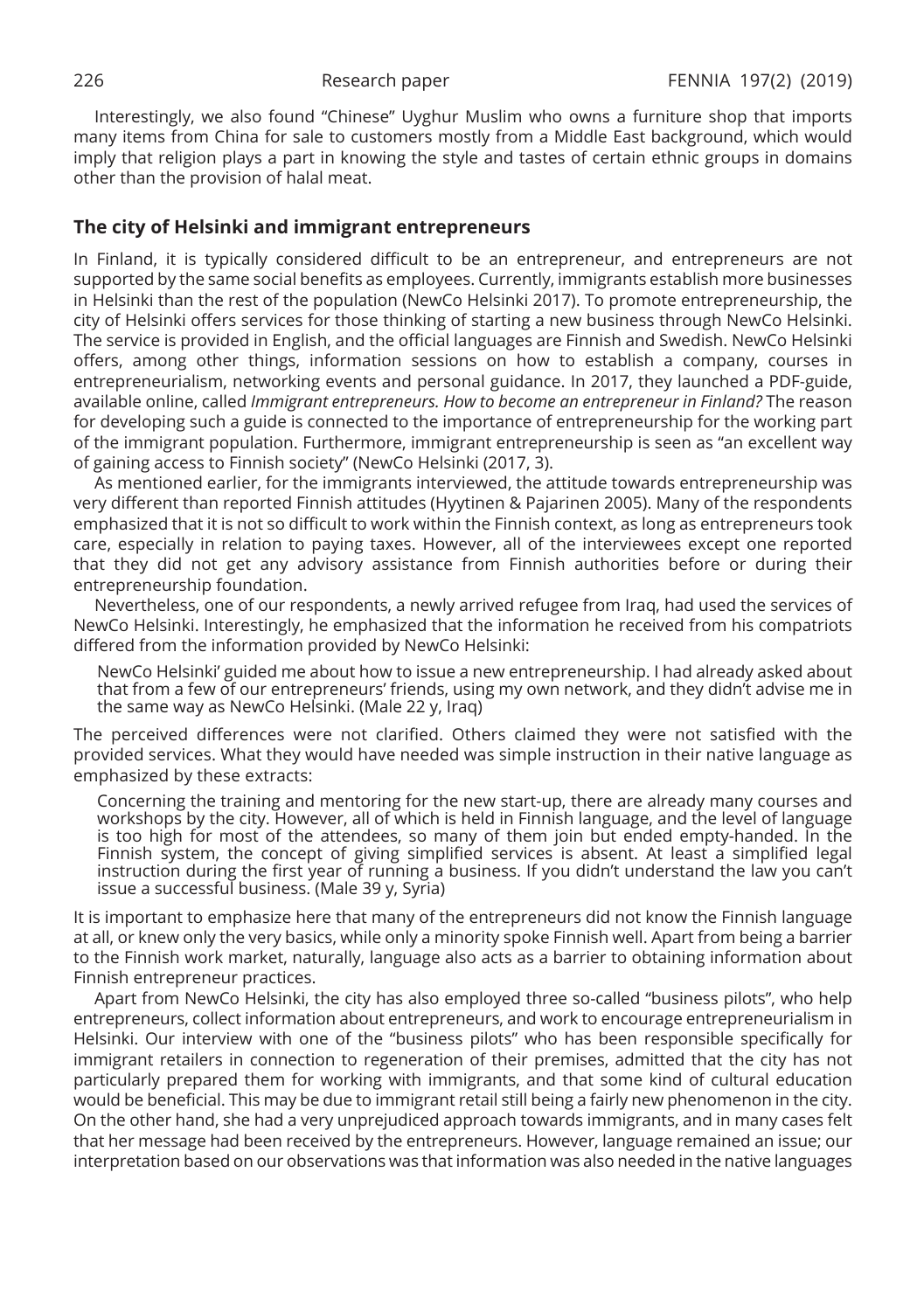of the entrepreneurs. Another observation was that the everyday reality of immigrant retail is not very well understood by the city. For example, in Malmi area, the ethnic entrepreneurs were invited to a meeting with the authorities at 8.00 in the morning, which is not an hour likely to encourage many entrepreneurs to attend. This schedule might have been planned with good intentions of including the ethnic enterpreurs in public participation, but it was not realistic in its implementation.

#### **Entrepreneurial practices within the Finnish context**

NewCo Helsinki (2017) claims that 80% of the companies established through their services still exist and are still operating after five years of establishment. However, several of our respondents had stopped or sold their businesses after the interviews. This was particularly evident within the group of stability and freedom seekers. During the interviews, particularly in this group, many entrepreneurs mentioned that competition between the entrepreneurs was high.

Based on our interviews, we note that this has consequences for the local context in two ways. First of all, it would suggest that more information is needed at the founding phase of the business. Kloosterman, van der Leun and Rath (1999) have emphasized that cut-throat competition is typical within some branches of immigrant retail, such as the sale of halal-meat. This would imply that, particularly among the freedom and stability seekers, realistic information about the prospects for businesses in Arabic would be helpful. This would mean, for example, providing help in analysing the current market for specific products and services. Prospective entrepreneurs might also benefit from ideas on entrepreneurial activities other than those primarily serving solely their own community.

The other consequence due to the saturation of the market is related to an earlier made observation, namely, that high competition sometimes leads to circumventing the national legal framework (Rath & Kloosterman 2002). During interviews and observation, we encountered several unclear situations which confused us, especially about the way employment was organized. For example, in one of the restaurants, we were told that there were no employers, although there were two men cleaning the restaurant. In another similar place on the opposite side of the street, the owner told us he had sixteen employees that he can call in when needed. At the time of the interview, many people were on the premises who we identified as either being employees or family members, or both. Aldrich and Waldinger (1990) have emphasized the importance of family and co-ethnic labour, as it is largely unpaid, and typically organized into long hours. On the other hand, other entrepreneurs told us that many workers would like to work informally and without registration. This was very problematic for the owners:

I understand that competition is high, however many times my neighbour [grocery store] sells some goods at a too-low price, lower than the lowest price in the market, it's really a questionable matter. (Male 62 y, Iraqi)

This has also been emphasized by the Finnish media: cheating on taxes and leaving salaries unpaid also skews competition in immigrant businesses (Tammi 2019). Another problem put forward by one respondent was the Finnish social benefit system, which makes a low-wage job disposable income unprofitable: the same sum of money gained from working could be collected as a social benefit. At the same time, it seemed impossible for the entrepreneurs to pay a larger wage, which would have exceeded social benefits.

Simultaneously, the exploitation of immigrant workers is constantly reported in the local media. Asylum seekers and other foreign workers are exploited in construction sites, restaurants, the forest industry, and recently also in the hairdressing industry (Yle 2019). In 2018, the police carried out what they characterized as a routine shopping centre check in Itäkeskus (Puhos) in Helsinki, where a cluster of immigrant retail is located. In their bulletin, the police stated that they found two people working illegally, found problems with fire safety in a couple of places, and immediately closed down one shop because of illegal activities (Poliisi 2018). Clearly, there had also been ID checks, because the police statement further reported finding two wanted persons and two persons staying illegally in Finland. According to the police, the check was carried out with mutual respect, and similar checks will be done in other shopping centres across Helsinki (Poliisi 2018). However, these checks have not been similarly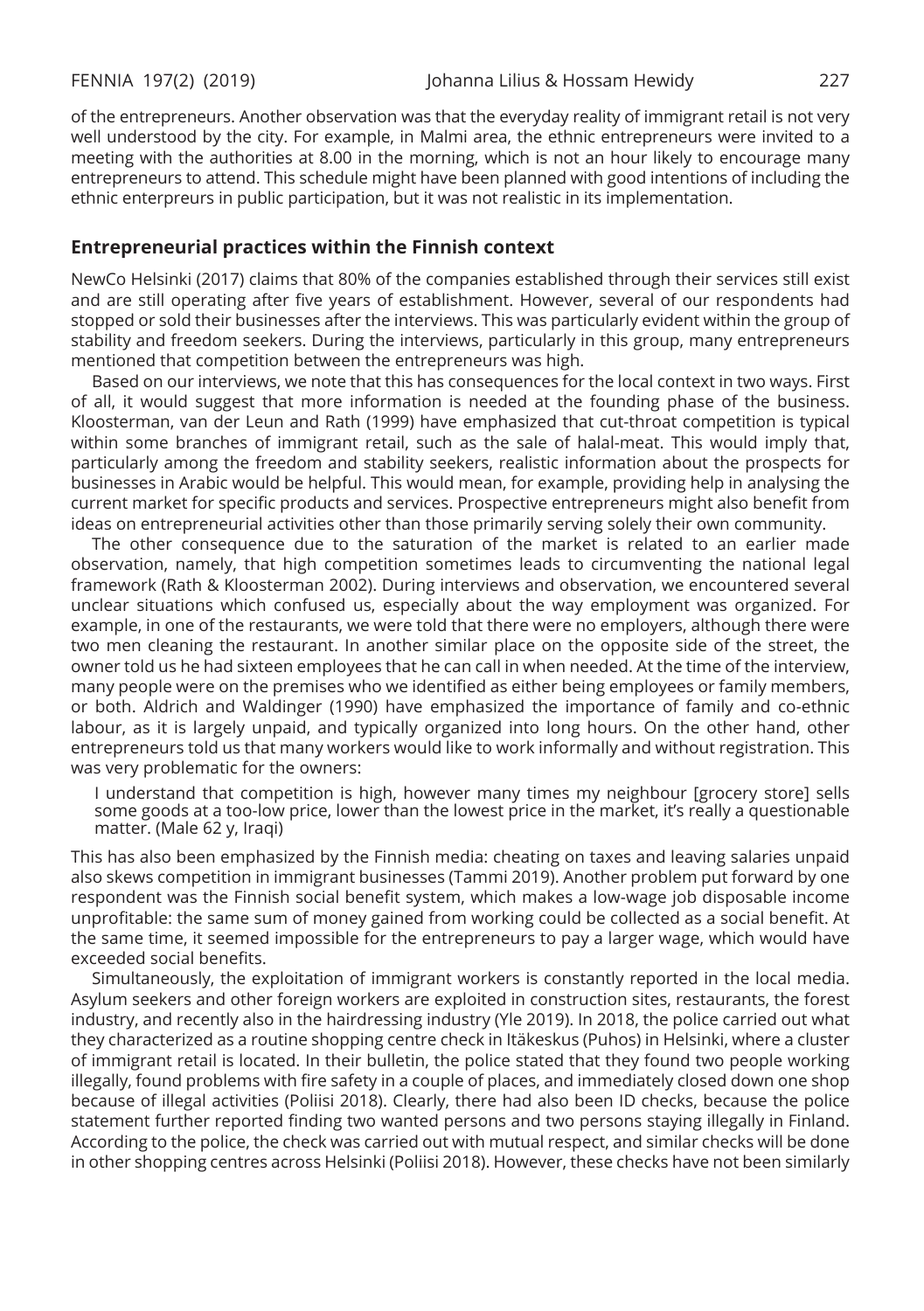reported. This would suggest that more preventive work would be needed. Again, a key to this is to provide information in native languages.

Nevertheless, the results from the "shopping centre check" confirms the market place of immigrants as a place of colliding customs, where non-local and local ways of working are reworked and challenged. Our results confirm that immigrant entrepreneurship often stems from a non-Finnish background, and is then adopted in the more regulated Finnish context.

### **Discussion**

We began this paper by emphasizing immigrant entrepreneurs as a new phenomenon in Helsinki, and our interest in understanding the motivations of immigrants to become entrepreneurs in a context in which becoming an entrepreneur is typically not very attractive. We have concluded that, through their entrepreneurial activities, immigrants bring their own cultural context, in material terms, typically the food and, as a practice, a truism attitude towards entrepreneurship as a way to financially support oneself, into the Finnish local context. In this last section of the paper, we wish to shortly address some issues which we believe to be important regarding the future of immigrant entrepreneurs in Helsinki.

An important takeaway from this paper is that, although the number of immigrant companies has grown remarkably during the last 10 years in Finland, their impact on the economy has been minimal. This has to do particularly with the low salaries that are paid in the jobs created within the companies (Malinen & Nurmi 2019, 22). We conclude that this is true in particular for the freedom and stability seeker entrepreneurs. Moreover, many of the entrepreneurs within the freedom and stability-seekers emphasized that the market has become saturated: there may not be room for many more businesses within the current framework. This would imply a contrast to the optimism shown towards immigrant entrepreneurship by Finnish politicians and institutions. On the other hand, Jones, Ram and Villares-Varela (2019, 961) argue in relation to the UK, that even the most marginal business owners create employment for their locality, cater to community needs, and "cushion the social incorporation of new communities into British society". They thus underline that immigrant entrepreneurship cannot be evaluated only from an economic perspective, but needs to be understood as an impactful social process. For example, despite the high number of Iraqis among our respondents, Iraqis are part of the ethnic groups with the highest rates of unemployment in Finland (Sarvimäki 2017). When considering entrepreneurship as a way of gaining access to Finnish society, as proposed by the city of Helsinki, we noted some variations between the different groups of entrepreneurs identified. Within the growthoriented entrepreneurs, it was noted that success can be achieved even when the entrepreneur focuses on "ethnic" products, such as Mediterranean cuisine. However, it demands the recognition of the importance of (also) catering to a Finnish clientele. The transnational character of immigrant entrepreneurship was used as an asset to find a niche for commercial activities that attract mainstream society. We would argue in line with Basu (2011), that being less reliant on co-ethnic labor and prioritizing professional skills over the membership of the ethnic group explained the success of the growth-oriented entrepreneurs. Even within the freedom and stability seeker entrepreneurs, we noted an interest towards also expanding services for Finnish customers. However, it is perhaps in this context that help from Finnish institutions would be most needed in guiding entrepreneurs.

To conclude, we would also like to emphasize that Helsinki differs from many other European and even Nordic cities in terms of being successful in the prevention of segregation (Wessel *et al*. 2017). Therefore, the clustering of immigrant retail is an interesting new phenomenon which needs to be addressed by local institutions. In this paper, we argued that it is particularly the freedom and stability seekers that open their businesses where they know they can find a large immigrant clientele. The over-representation of immigrants which the city wants to avoid, is, in other words, seen as an asset by the entrepreneurs. Hence, we conclude that immigrant retail is a significant factor which needs to be considered in the further planning of immigrant dense neighbourhoods.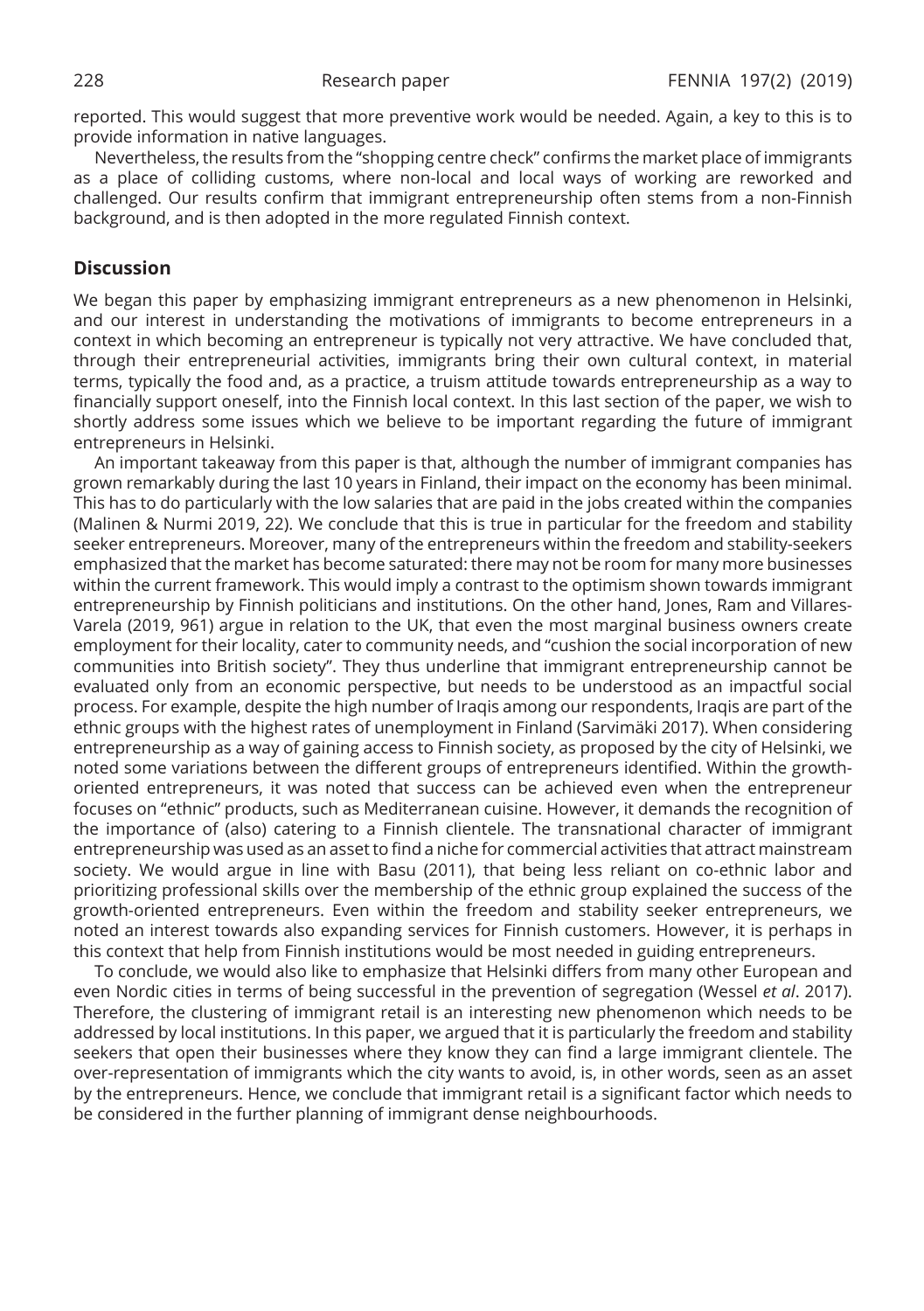### **Acknowledgements**

This study is part of a multidisciplinary project BEMINE: Beyond MALPE Coordination, Integrative Envisioning, carried out at the Department of Architecture, Aalto University School of Arts, Design and Architecture.

# **References**

- Aldrich, E. & Waldinger, R. (1990) Ethnicity and entrepreneurship. *Annual Review of Sociology* 16 111–135. https://doi.org/10.1146/annurev.so.16.080190.000551
- Andersson, P. & Wadensjö, E. (2004) *Self-Employed Immigrants in Denmark and Sweden: A Way to Economic Self-Reliance?* IZA Discussion Paper Series No 1130.
- Balampanidis, D. & I. Polyzos (2016) Migrants´ settlement in two central neighborhoods of Athens. *City* 20(1) 75–90. https://doi.org/10.1080/13604813.2015.1096052
- Barrett, G. A, Jones, T. P. & McEvoy, D. (1996) Ethnic minority business: theoretical discourse in Britain and North America. *Urban Studies* 33(4–5) 783–809. https://doi.org/10.1080/00420989650011825
- Basu, A. (2011) From 'break out' to 'breakthrough': successful market strategies of immigrant entrepreneurs in The UK. *International Journal of Entrepreneurship* 15 1–23.
- Bilecen, B. Gamper, M. & Lubbers, M. J. (2018) The missing link: social network analysis in migration and transnationalism. *Social Networks* 52(2018) 1–3. https://doi.org/10.1016/j.socnet.2017.07.001 Blalock, H. M. (1967) *Toward a Theory of Minority-Group Relations*. Wiley, New York.
- Bonacich, E. (1973) A theory of middleman minorities. *American Sociological Review* 38(5) 583–594. https://doi.org/10.2307/2094409
- Bonacich, E. & Light, I. (1988) *Immigrant Entrepreneurs: Koreans in Los Angeles 1965–1982*. University of California Press, Berkeley and Los Angeles, CA.
- City of Helsinki (2018) The Most Functional City in the World. Helsinki City Strategy 2017–2021. City of Helsinki, Helsinki.
- City of Helsinki (2019) Greater Helsinki's foreign-language population to double by year 2035. <*https:// www.hel.fi/uutiset/en/kaupunginkanslia/greater-helsinkis-foreign-language-population-to-double-byyear-2035*>. 30.5.2019.
- van Dongen, E. (2019) Localizing ethnic entrepreneurship: "Chinese" chips shops in Belgium, "traditional" food culture, and transnational migration in Europe. *Ethnic and Racial Studies* 42(15) 2566–2584. https://doi.org/10.1080/01419870.2018.1540788
- Drori, I., Honig, B. & Wright, M. (2009) Transnational entrepreneurship: an emergent field of study. *Entrepreneurship Theory and Practice* 33(5) 1001–1022. https://doi.org/10.1111/j.1540-6520.2009.00332.x
- Fornaro, P. (2018) *Immigrant Entrepreneurship in Finland*. ETLA Report No 83. <*https://pub.etla.fi/ ETLARaportit-Reports-83.pdf*>. 25.4.2019.
- Frese, M. (2015) Cultural practices, norms, and values. *Journal of Cross-Cultural Psychology* 46(10) 1327–1330. https://doi.org/10.1177/0022022115600267
- Garton, S. & Copland, F. (2010) 'I like this interview; I get cakes and cats!': the effect of prior relationships on interview talk. *Qualitative Research* 10(5) 533–551. https://doi.org/10.1177/1468794110375231
- Harju, H-M. & Vähäsarja, S. (2018) Kun kahvila ei saanut toimia kahvilassa, yrittäjä siirsi sen telttakatokseen – porsaanreiät ovat yrittäjille tuttuja, mutta mieluummin purettaisiin normeja. Yle 14.5.2018 <*https://yle.fi/uutiset/3-10200075*>. 20.4.2019.
- Hiekkavuo, A. (2017) Helsingin ulkomaalaistaustainen väestö vuonna 2016. Tilastoja 2017:1. Helsingin<br>kaupungin tietokeskus, Helsinki. <https://www.hel.fi/hel2/tietokeskus/julkaisut/pdf/17\_01\_13\_ kaupungin tietokeskus, Helsinki. <*https://www.hel.fi/hel2/tietokeskus/julkaisut/pdf/17\_01\_13\_ Tilastoja\_1\_Hiekkavuo.pdf*>. 26.3.2018.
- Hyytinen, A. & Pajarinen, M. (2005) Yrittäjäksi ryhtyminen ja yrittäjyysasenteet Suomessa: havaintoja kyselytutkimuksesta. Discussion Papers No. 990. The Research Institute of the Finnish Economy, Helsinki.
- Jacobsson, K. & Åkerström, M. (2013) Interviewees with an agenda: learning from a 'failed' interview. *Qualitative Research* 13(6) 717–734. https://doi.org/10.1177/1468794112465631
- Jelena, P. & Vesna, L. (2018) Entrepreneurship as a mode of integration: experiences of former refugees in Belgrade, Serbia. *Glasnik Etnografskog Instituta SANU* 66(3) 641–655. https://doi.org/10.2298/GEI1803641P
- Jones, T., Ram, M. & Villares-Varela, M. (2019) Diversity, economic development and new migrant entrepreneurs. *Urban Studies* 56(5) 960–976. https://doi.org/10.1177/0042098018765382
- Kalandides, A. & Vaiou, D. (2012) 'Ethnic' neighbourhoods? Practices of belonging and claims to the city. *European Urban and Regional Studies* 19(3) 254–266. https://doi.org/10.1177/0969776412438328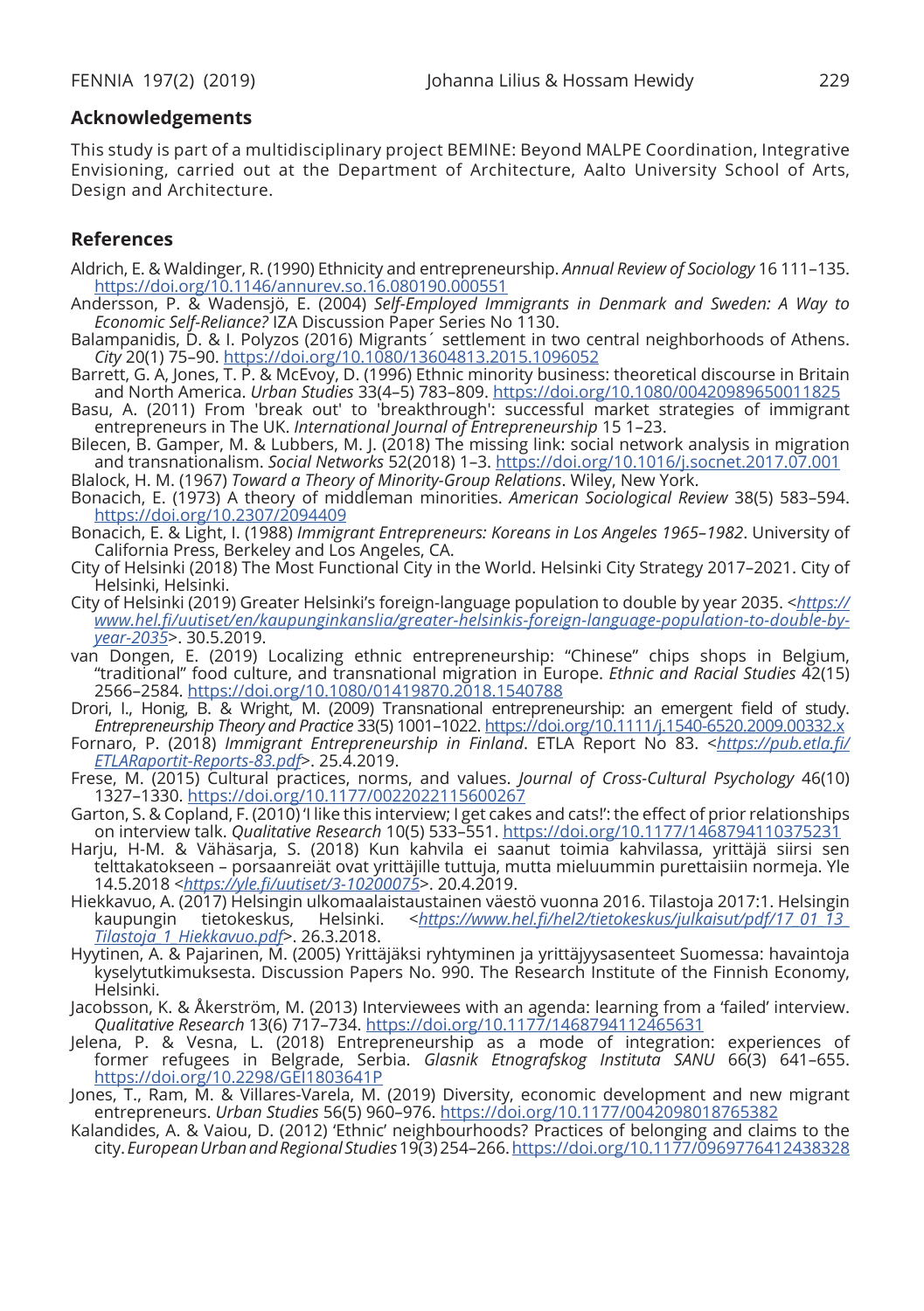- Kloosterman, R., van der Leun, J. & Rath, J. (1999) Mixed embeddedness: (in)formal economic activities and immigrant businesses in the Netherlands. *International Journal of Urban and Regional Research* 23(2) 253–267. https://doi.org/10.1111/1468-2427.00194
- Larsen, S. (2015) Kymmenen hengen kahvila, sadan tonnin putket. Kauppalehti 22.6.2015 <*https:// www.kauppalehti.fi/uutiset/kymmenen-hengen-kahvila-sadan-tonnin-putket/35de355f-bec9-3fbc-a59f-1a120a7b52b9*>. 12.1.2019.
- Leitner, H. & Ehrkamp, P. (2006) Transnationalism and migrants' imaginings of citizenship. *Environment and Planning A: Economy and Space* 38(9) 1615–1632. https://doi.org/10.1068/a37409
- Light, I. H. (1972) *Ethnic Enterprise in America: Business and Welfare among Chinese, Japanese, and Blacks*. University of California, Berkeley, CA.
- Light, I. & Gold, S. (2000) *Ethnic Economies*. Academic Press, Bingley, United Kingdom
- Malinen, M. & Nurmi, S. (2019) Maahanmuuttajataustaiset, paikalliset ja globaalit yritykset Suomen työpaikka- ja tuotantorakenteiden muutoksessa. ETLA Raportit – Reports 91. <*https://pub.etla.fi/ ETLA-Raportit-Reports-91.pdf*> 5.5.2019.
- Manderson, L., Bennett, E. & Andajani-Sutjahjo, S. (2006) The social dynamics of the interview: age, class, and gender. *Qualitative Health Research* 16(10) 1317–1334. https://doi.org/10.1177/1049732306294512
- Martín-Montaner, J., Serrano-Domingo, G. & Requena-Silvente, F. (2018) Networks and self-employed migrants. *Small Business Economics* 51(3) 735–755. https://doi.org/10.1007/s11187-017-9962-7
- Masurel, E., Nijkamp, P. & Vindigni, G. (2004) Breeding places for ethnic entrepreneurs: a comparative marketing approach. *Entrepreneurship & Regional Development* 16(1) 77–86. https://doi.org/10.1080/0898562042000205045
- Nee, V. & Wong, H. Y. (1985) Asian American socioeconomic achievement: the strength of the family bond. *Sociological Perspectives* 28(3) 281–306. https://doi.org/10.2307/1389149
- NewCo Helsinki (2017) Immigrant entrepreneurs. How to become an entrepreneur in Finland? <*https:// newcohelsinki.fi/lupamateriaali/ImmigrantEntrepreneurs\_How\_to\_become\_an\_entrepreneur\_in\_ Finland.pdf*>. 2.7.2019.
- Osaghae, O. & Cooney, T. (2019) Exploring the relationship between immigrant enclave theory and transnational diaspora entrepreneurial opportunity formation. *Journal of Ethnic and Migration Studies* [online Feb 7 2019] https://doi.org/10.1080/1369183X.2018.1560001
- Parzer, M. & Czingon, C. (2013) Break-out in Turkish food retailing new perspectives on the social embeddedness of immigrant economies. *Österreichische Zeitschrift für Soziologie* 38(1) 55–75. https://doi.org/10.1007/s11614-013-0069-3
- Poliisi (2018) Puotinharjun ostoskeskuksen valvonnan aikana kirjattiin kaksi rikosilmoitusta: "operaatio sujui kaiken kaikkiaan rauhallisesti ja kaikkien osapuolten osalta erittäin hyvässä hengessä". <*https://www.poliisi.fi/helsinki/tiedotteet/1/0/puotinharjun\_ostoskeskuksen\_valvonnan\_aikana\_ kirjattiin\_kaksi\_rikosilmoitusta\_operaatio\_sujui\_kaiken\_kaikkiaan\_rauhallisesti\_ja\_kaikkien\_osapuolten\_ osalta\_erittain\_hyvassa\_hengessa\_67912*>. 20.4.2019.
- Rafiq, M. (1992) Ethnicity and enterprice: a comparison of Muslim and non-Muslim owned Asian businesses in Britain. *New Community* 19(1) 43–60. https://doi.org/10.1080/1369183X.1992.9976341
- Ram, M. & Hillin, G. (1994) Achieving 'break-out': developing mainstream ethnic minority businesses. *Journal of Small Business and Enterprise Development* 1(2) 15–21. https://doi.org/10.1108/eb020936
- Ram, M. & Jones, T. (1998) *Ethnic Minorities in Business*. Small Business Research Trust, Milton Keynes. Ram, M. & Jones, T. (2008) *Ethnic Minorities in Business*. The Small Enterprise Research Team, Open University Business School, Walton Hall, Milton Keyes. <*http://www.open.ac.uk/business-school/sites/ www.open.ac.uk.business-school/files/file/publications/download/Ethnic%20Minorities%20In%20*
- *Business%202008.pdf*>. 15.5.2019. Rath, J. & Kloosterman, R. (2002) The economic context, embeddedness and immigrant entrepreneurs. *International Journal of Entrepreneurial Behavior & Research* 8(1/2) https://doi.org/10.1108/ijebr.2002.16008aaa.001
- Razin, E. (2002) Conclusion the economic context, embeddedness and immigrant entrepreneurs. *International Journal of Entrepreneurial Behavior & Research* 8(1/2) 162–167. https://doi.org/10.1108/13552550210428061
- Rolshoven, J. (2008) The temptations of the provisional. Multilocality as a way of life. In *Ethnologia Europaea: Journal of European Ethnology* 37(1–2) 17–25.
- Sarvimäki, M. (2017) Labor Market Integration of Refugees in Finland. VATT Research Reports 185. https://doi.org/10.2139/ssrn.2921095
- Saxenian, A. & Sabel, C. (2008) Roepke lecture in economic geography venture capital in the "periphery": the new Argonauts, Global Search, and Local Institution Building. *Economic Geography* 84(4) 379–394. https://doi.org/10.1111/j.1944-8287.2008.00001.x
- Siltala, J. (2017) *Keskiluokan nousu, lasku ja pelot*. Otava, Helsinki.